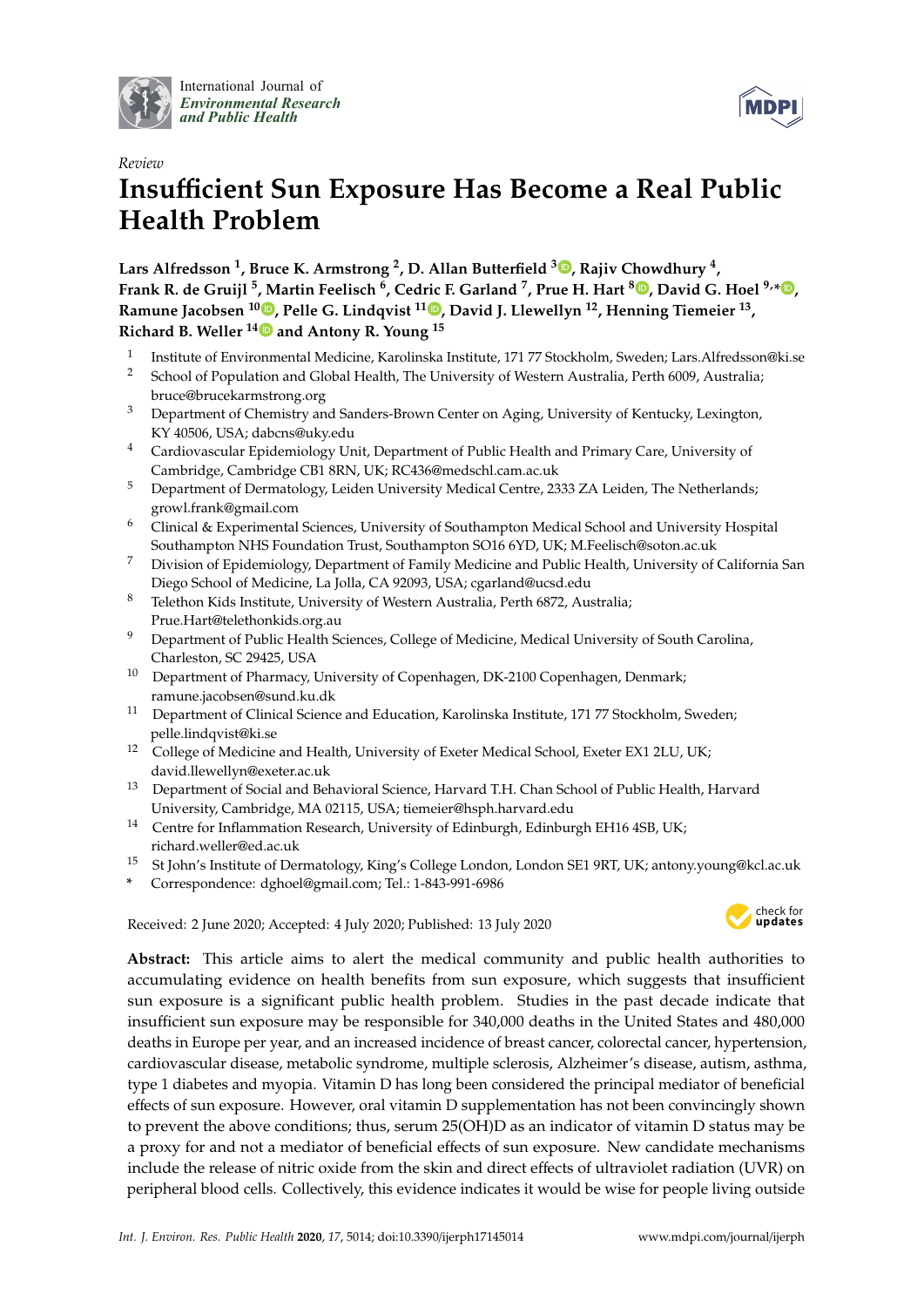the tropics to ensure they expose their skin sufficiently to the sun. To minimize the harms of excessive sun exposure, great care must be taken to avoid sunburn, and sun exposure during high ambient UVR seasons should be obtained incrementally at not more than 5–30 min a day (depending on skin type and UV index), in season-appropriate clothing and with eyes closed or protected by sunglasses that filter UVR.

**Keywords:** disease prevention; UV radiation; sun exposure; vitamin D; nitric oxide

# **1. Background**

Over the past century, work has largely migrated from outdoors to indoors. Digital attractions and air conditioning have resulted in people spending more recreational time sheltered from the natural environment in which humans evolved. A major environmental factor is solar terrestrial ultraviolet radiation (UVR wavelengths from ~295 to 400 nm). This spectral region can subdivided into UVB radiation (wavelengths 280–315 nm) and UVA radiation (wavelengths 315–400 nm), of which the majority (>95%) is UVA. The intensity (irradiance,  $W/m^2$ ) of UVB is very sensitive to the height of the sun, which depends on latitude, season and time of day: the higher the sun, the greater the UVB content of sunlight, which also means that the ratio of UVB:UVA is constantly changing.

Solar radiation has many effects on human health, all of which are underpinned by molecular (e.g., DNA damage) and cellular changes (e.g., Langerhans and dermal dendritic cell migration). Most research to date has focused on adverse effects, with vitamin D synthesis being seen as the only established benefit. Sunburn (erythema) is the most obvious acute clinical effect and skin cancer is the most important chronic effect. UVR dose  $(J/m^2 = W/m^2 \times \text{time (s)})$  received by viable skin is an important factor, and this depends on many biological (e.g., amount of melanin), behavioral (e.g., clothing and sunscreen cover) and environmental factors (e.g., latitude), all of which influence the exposure ratio to ambient (ERTA). This is also dependent on angle of the sun on the body site in question (e.g., horizonal vs. vertical surface) [\[1\]](#page-8-0). Different photobiological endpoints in the skin and eye have different UVR dose thresholds, spectral dependencies and exposure patterns in the case of chronic outcomes. A very important public health tool for estimating solar UVR irradiance is the ultraviolet index (UVI), which is an indicator of erythemal intensity under any given circumstance.

Reduction of time outdoors has been amplified by skin cancer prevention campaigns to minimize sun exposure (e.g., by the US Centers for Disease Control and Prevention (CDC)) [\[2\]](#page-8-1). While it is accepted that solar UVR exposure is the main cause of skin cancer [\[3\]](#page-9-0), evidence is accumulating on the health benefits of sun exposure [\[3\]](#page-9-0), as well as widespread vitamin D deficiency [\[3,](#page-9-0)[4\]](#page-9-1), and has revealed a possibly significant public health problem resulting from insufficient sun exposure. This suggests that current public health advice on sun exposure ought to be reconsidered to communicate a better balance of the benefits and harms of sunlight, particularly at higher latitudes where ambient levels of UVR are comparatively low even in summer.

On May 6–7, 2019, the authors met in Washington, D.C., to discuss research on sun exposure and human health. The narrative that follows is a mini non-systematic review that summarizes the main discussions at this meeting, which included some of the world's foremost experts on the health effects of sun exposure.

Because the cutaneous production of vitamin D is dependent on solar UVB exposure, this vitamin (in fact a hormone) has commonly been assumed to account for all the beneficial effects of sunshine that have been suggested by ecologic studies (e.g., latitude gradients of some diseases). More recently, there has been greater awareness of the diversity of cutaneous mediators released in response to UVR, which also has a large effect on the skin transcriptome [\[5](#page-9-2)[,6\]](#page-9-3). There is also evidence that solar UVR may affect the blood transcriptome [\[6,](#page-9-3)[7\]](#page-9-4), including genes for immunity. This suggests that reported beneficial effects of sunlight may be mediated by multiple signalizing molecules, individually or in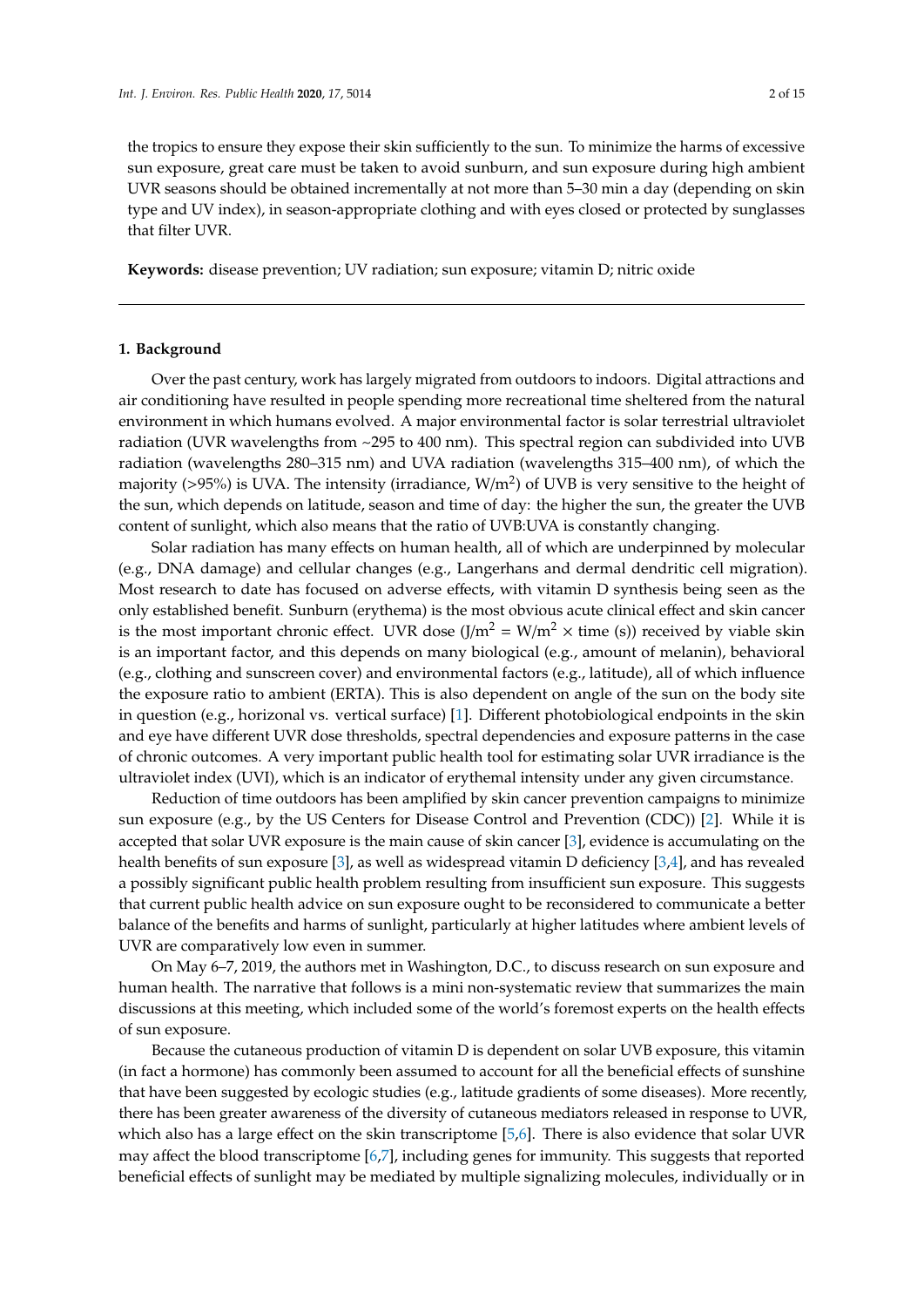concert, rather than via a single mediator such as vitamin D. Hence, in the following discussion, higher vitamin D concentrations (measured as serum 25-hydroxy vitamin D (25(OH)D)) are considered as a proxy for sun exposure so that their association with health benefits will be taken as indicating a beneficial effect of sunlight but not necessarily a benefit of vitamin D.

# **2. Evidence for Health Benefits of Sun Exposure**

# *2.1. All-Cause Mortality*

Chowdhury et al. [\[8\]](#page-9-5) studied serum 25(OH)D data from 849,000 participants and concluded that 12.8% of all US deaths (340,000/year) and 9.4% of all deaths in Europe (480,000/year) could be attributed to serum 25(OH)D <75 nmol/L. Although 25(OH)D concentration was inversely associated with death from cardiovascular disease, cancer and other causes, the authors noted that current scientific evidence does not support any benefit of vitamin D supplementation against these diseases. Independently, Lindqvist et al. [\[9\]](#page-9-6) estimated that sun avoidance was a risk factor for death of similar magnitude to smoking. Garland et al. [\[10\]](#page-9-7) reported that people with serum 25(OH)D <22 nmol/L had nearly twice the age-adjusted death rate compared with those with >125 nmol/L. A Mendelian randomization analysis by Afzal et al. [\[11\]](#page-9-8) showed that genotypes associated with low serum 25(OH)D were associated with a 14% increase in all-cause mortality for every decline of 20 nmol/L, but not an increase in cardiovascular disease mortality. Overall, these results suggest that low 25(OH)D is associated with increased mortality, as indicated in the meta-analyses [\[8](#page-9-5)[,10\]](#page-9-7).

## *2.2. Internal Cancers*

# 2.2.1. Breast Cancer

McDonnell et al. [\[12\]](#page-9-9) found that a 400% increased risk of breast cancer was associated with serum 25(OH)D <50 nmol/L compared to >150 nmol/L, and that there was a dose-response relationship between 100 to 150 nmol/L and 125 to 174 nmol/L. Mohr et al. [\[13\]](#page-9-10) found that, in patients with breast cancer, a 79% decreased risk of death was associated with serum 25(OH)D levels in the highest quintile relative to the lowest quintile in five studies (>72 nmol/L vs. <50 nmol/L, >55 nmol/L vs. <35 nmol/L, >81 nmol/L vs. <46 nmol/L, >75 nmol/L vs. <75 nmol/L, >75 nmol/L vs. <50 nmol/L). However, a recent Mendelian randomization analysis found no evidence to support a causal association between 25(OH)D and risk of breast cancer [\[14\]](#page-9-11).

# 2.2.2. Colorectal Cancer

Gorham et al. [\[15\]](#page-9-12), examined five studies on association of serum 25(OH)D and colorectal cancer risk. A meta-analysis indicated a 104% higher risk associated with serum 25(OH)D <30 nmol/L compared to >82 nmol/L. Rebel et al. [\[16\]](#page-9-13) reported a small carcinogenesis study in genetically modified mice, which showed reduced colorectal cancer load (area covered by tumors) in animals supplemented with vitamin D or exposed to UVR. Neither vitamin D nor UVR was associated with tumor numbers. However, UVR but not dietary vitamin D appeared to reduce progression to malignancy.

#### *2.3. Cardiovascular Disease*

Cardiovascular disease has been the leading cause of years of life lost globally for the last three decades [\[17\]](#page-9-14), and hypertension, the leading risk factor for cardiovascular and cerebrovascular disease, underlies 18% of all deaths worldwide [\[18\]](#page-9-15). A growing body of evidence shows an inverse relationship between sunlight exposure, and blood pressure and cardiovascular disease [\[19\]](#page-9-16).

Nitric oxide (NO) is a ubiquitous signaling molecule and an important endogenous vasodilator produced by the vascular endothelium (innermost layer of blood vessels) [\[20\]](#page-10-0). This knowledge has changed our understanding of hypertension because it shows that high blood pressure can develop not only as a result of an overproduction of vasoconstrictor substances such as angiotensin and adrenalin,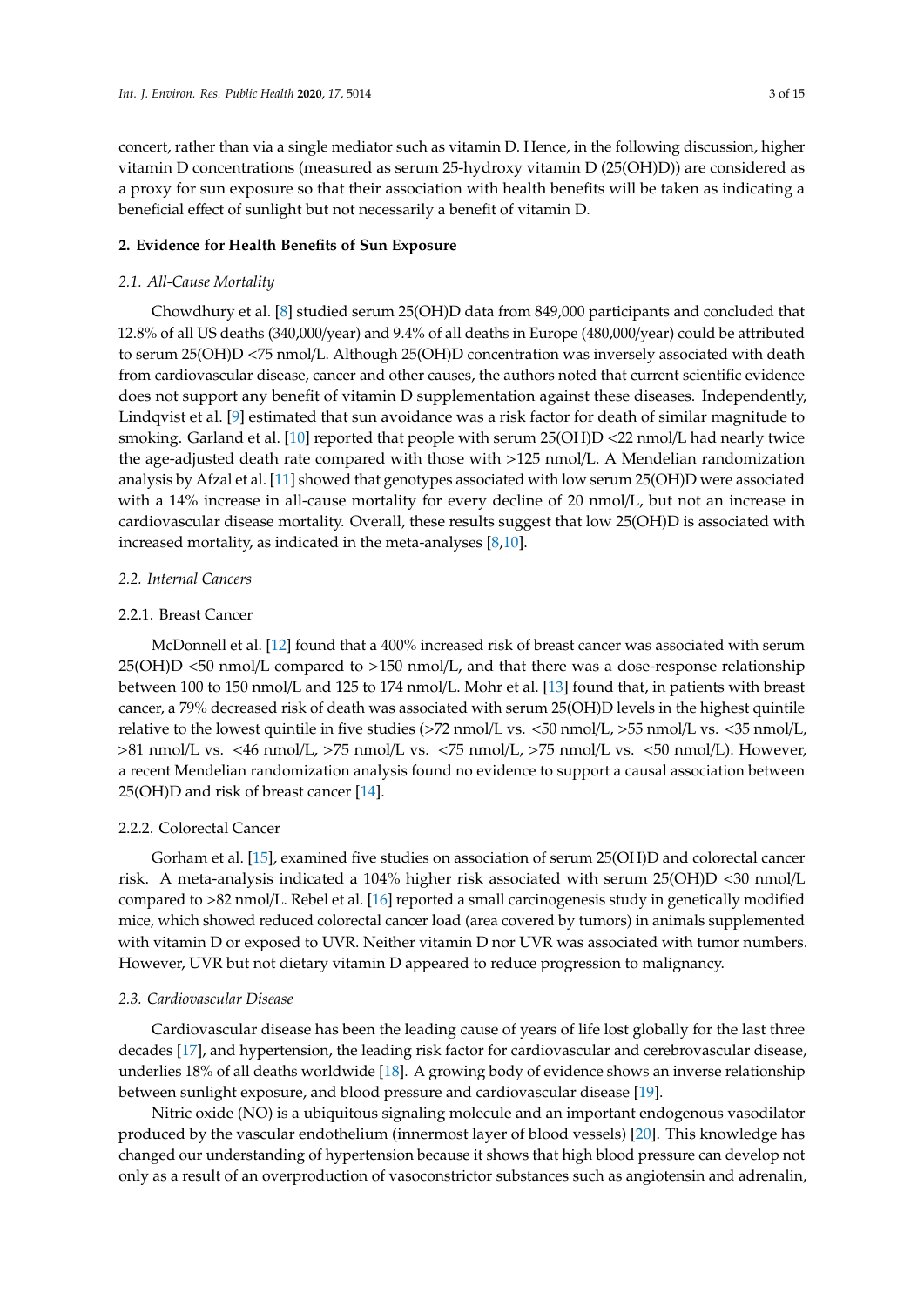but also as a consequence of impaired synthesis production of a continuously produced vasodilator substance such as NO [\[20\]](#page-10-0). In addition to acting as a signaling molecule, NO is a potent antioxidant capable of modulating whole body redox status [\[21](#page-10-1)[–23\]](#page-10-2).

Skin contains significant amounts of preformed storage forms of NO [\[24\]](#page-10-3). The origin of NO precursors in skin, which include nitrate ( $\rm NO_3^-$ ), nitrite ( $\rm NO_2^-$ ) and nitroso compounds (RXNO), is unclear; they may be derived from bacterial conversion of sweat constituents or actively produced by innate mechanisms. Feelisch et al. [\[25\]](#page-10-4) hypothesized that these chemical species in skin may be mobilized into the circulation after UVR exposure, thus expanding their action radius from local to systemic.

Studies in healthy humans [\[26\]](#page-10-5) showed that a 20 J/cm<sup>2</sup> UVA exposure (equivalent to  $\sim$ 30 min of mid-day Mediterranean sun and suberythemal in light skin) relaxes arterial resistance in association with NO release. Exposure of the body to UVA lowered blood pressure independently of temperature and serum 25(OH)D. This effect was associated with increased plasma concentrations of nitrite (a relatively stable oxidation product of NO) and lower levels of nitrate. Most 'NO release activity' was found in the upper epidermis [\[26\]](#page-10-5). These findings are important because hypertension is the leading cause of non-communicable diseases despite current pharmacotherapy [\[27\]](#page-10-6). A recent observational study, in a large cohort of chronic hemodialysis patients, confirmed that environmental UVR exposure is inversely associated with blood pressure independently of ambient temperature [\[23\]](#page-10-2). These results are in line with the Mendelian randomization findings that genotypes associated with low serum 25(OH)D are associated with increased all-cause mortality but not with cardiovascular mortality. This supports the view that a mediator other than vitamin D contributes to the observed reduction in cardiovascular mortality [\[11\]](#page-9-8). In line with the above hypothesis is the finding that those with habitual low sun exposure were at twice the risk of cardiovascular mortality compared with those with greatest sun exposure [\[9\]](#page-9-6) and that daytime myocardial infarctions reduce with increased sunlight in summer [\[28\]](#page-10-7).

# *2.4. Metabolic Syndrome*

Geldenhuys et al. [\[29\]](#page-10-8) found that UVR suppressed obesity and type 2 diabetes in a murine model, but these benefits were not reproduced by vitamin D supplementation. UVR suppression of metabolic syndrome development was blocked by application of a NO scavenger to the skin and reproduced by application of a topical NO donor cream [\[29\]](#page-10-8). These results complement experimental evidence for the involvement of NO in metabolic syndrome obtained with genetic models [\[30\]](#page-10-9) and suggest that sunlight exposure may be an effective means of suppressing the development of obesity and metabolic syndrome through vitamin D-independent mechanisms. A study nested in the Rotterdam Study, a population-based cohort of middle-aged and elderly adults, found that serum 25(OH)D <50 nmol/L was associated with a 64% increased risk of metabolic syndrome relative to >75 nmol/L, and that lower serum 25(OH)D was still significantly associated with higher odds of metabolic syndrome after adjustment for body mass index (BMI) [\[31\]](#page-10-10). Afzal et al. [\[32\]](#page-10-11) measured serum 25(OH)D in 9841 people, of whom 810 developed type 2 diabetes during 29 years of follow up. The investigators observed an association of low serum 25(OH)D with a 35% increased risk of type 2 diabetes for the lowest (<12 nmol/L) relative to the highest (>50 nmol/L) quartile of 25(OH)D.

# *2.5. Neurological Conditions*

# 2.5.1. Alzheimer's Disease and Other Cognitive Decline

Littlejohns et al. [\[33\]](#page-10-12) measured serum 25(OH)D in 1658 persons, of whom 171 developed dementia from any cause, including 102 cases of Alzheimer's disease during a mean follow up of 5.6 years, and found a 125% increased risk for all-cause dementia and a 122% increased risk for Alzheimer's disease in people with serum 25(OH)D <25 nmol/L compared to >50 nmol/L. Keeney et al. [\[34\]](#page-10-13) found that dietary vitamin D deficiency in rats contributes to significant direct and indirect oxidative stress in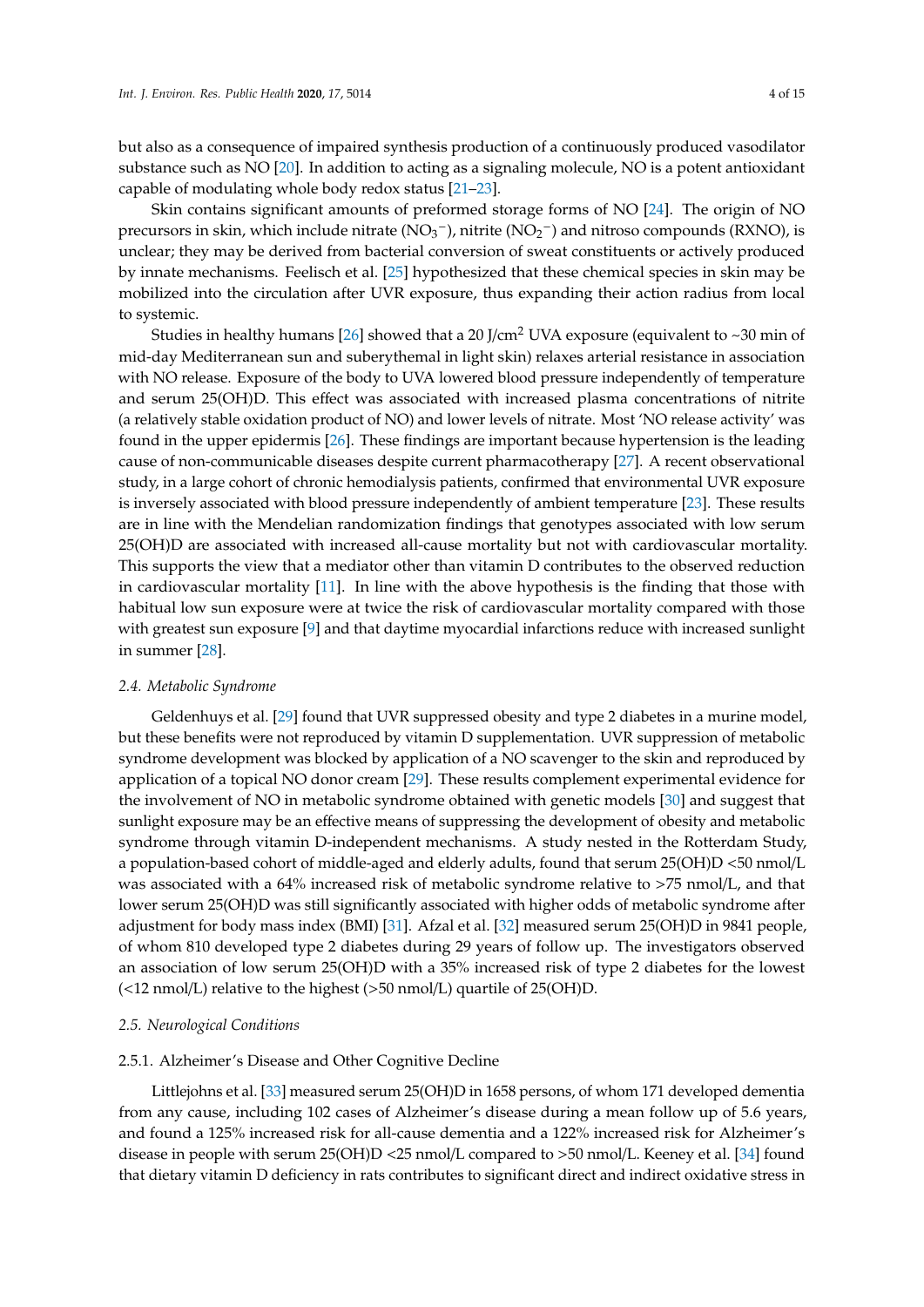the brain and might promote cognitive decline in middle-aged and elderly adult rats. These findings are in line with the assumption of a link between redox and vitamin D status in the brain [\[34\]](#page-10-13) and perhaps even at the whole body level.

## 2.5.2. Autism

Autism spectrum disorder (ASD) is a heterogeneous group of neurodevelopmental conditions characterized by repetitive behaviors and deficits in social relationships. While largely explained by genetic variants, environmental factors probably contribute to the onset of the disorder. These include prenatal and early life exposures such as infection, obstetric complications and nutritional or toxin-related exposures. There is growing interest in the possible links between gestational vitamin D deficiency and the risk of ASD [\[35](#page-10-14)[,36\]](#page-10-15). Birth cohort studies have provided evidence that prenatal vitamin D deficiency is associated with a range of later neurodevelopmental outcomes, including impaired language and cognitive development in offspring [\[37,](#page-10-16)[38\]](#page-10-17). Vinkhuyzen et al. [\[39\]](#page-10-18) found, in neonates and pregnant mothers at midgestation, that serum 25(OH)D concentrations of <25 nmol/L relative to >50 nmol/L were correlated with a 142% increased risk of autism in the child. There are mechanistic studies linking vitamin D deficiency and related metabolic processes to abnormal brain development. The active form of vitamin D (1,25(OH)D) is known to affect the function of voltage-gated calcium channels. Variants in genes coding for subunits of these same calcium channels (e.g., *CACNA1C*) are associated with the risk of both schizophrenia and ASD [\[40\]](#page-11-0). However, a prospective community trial of vitamin D supplementation combined with lifestyle advice is needed to test interventions for autism and other neurodevelopment disorders.

# *2.6. Asthma, Respiratory Infection and Allergy*

Morgan et al. [\[41\]](#page-11-1) noted that asthma incidence has increased in parallel with temporal increases in vitamin D deficiency, that epidemiological studies have reported associations between low serum 25(OH)D and increased asthma incidence, and that some evidence exists for a positive correlation between asthma incidence and latitude. Hollams et al. [\[42\]](#page-11-2) reported that serum 25(OH)D <50 nmol/L in childhood was positively associated with increased risk for asthma or wheeze in a small longitudinal study of 263 children (198 participated up to age five, and 147 up to age 10). Zosky et al. [\[43\]](#page-11-3) found that maternal serum 25(OH)D <50 nmol/L at 16–18 weeks compared to >75 nmol/L was associated with reduced lung function in children at age six.

Although trials of vitamin D supplementation have shown limited benefits [\[44\]](#page-11-4), one analysis of 25 trials has shown a favourable outcome for respiratory tract infection. This suggested that daily vitamin D supplementation ranging from <400 IU (10 µg) to >2000 IU (50 µg) reduced the relative risk of development of respiratory tract infections by 12% [\[45\]](#page-11-5). This effect was stronger when starting serum 25(OH)D concentration was low. Asthma development generally reflects respiratory infection in allergen-sensitized individuals; it has been reported that vitamin D supplementation can reduce exacerbations of asthma that require emergency treatment or administration of systemic corticosteroids [\[46\]](#page-11-6). However, this benefit was independent of starting 25(OH)D levels. Mechanistically, vitamin D may not only regulate immune cell activity to reduce infections and sensitization but may also regulate the development of structural cells of the lung [\[41\]](#page-11-1). Some trials have also reported reduced development of wheeze or asthma, but not respiratory tract infections, in offspring of pregnant women supplemented with vitamin D; this effect was independent of starting 25(OH)D levels. The outcomes of trials of vitamin D supplementation to prevent allergic sensitization in infants are, however, controversial, with some trials reporting no significant benefits [\[47\]](#page-11-7).

Associations between offspring lung development and maternal UVR exposures at 18 weeks of pregnancy have been reported in an Australian cohort study but vitamin D-dependent and independent mechanisms could not be dissected [\[48\]](#page-11-8). They were, however, dissected in a study of eczema development. Vitamin D supplementation (400 IU (10  $\mu$ g)/daily for six months) did not affect eczema development in children of highly allergic mothers [\[49\]](#page-11-9). However, this rate was reduced by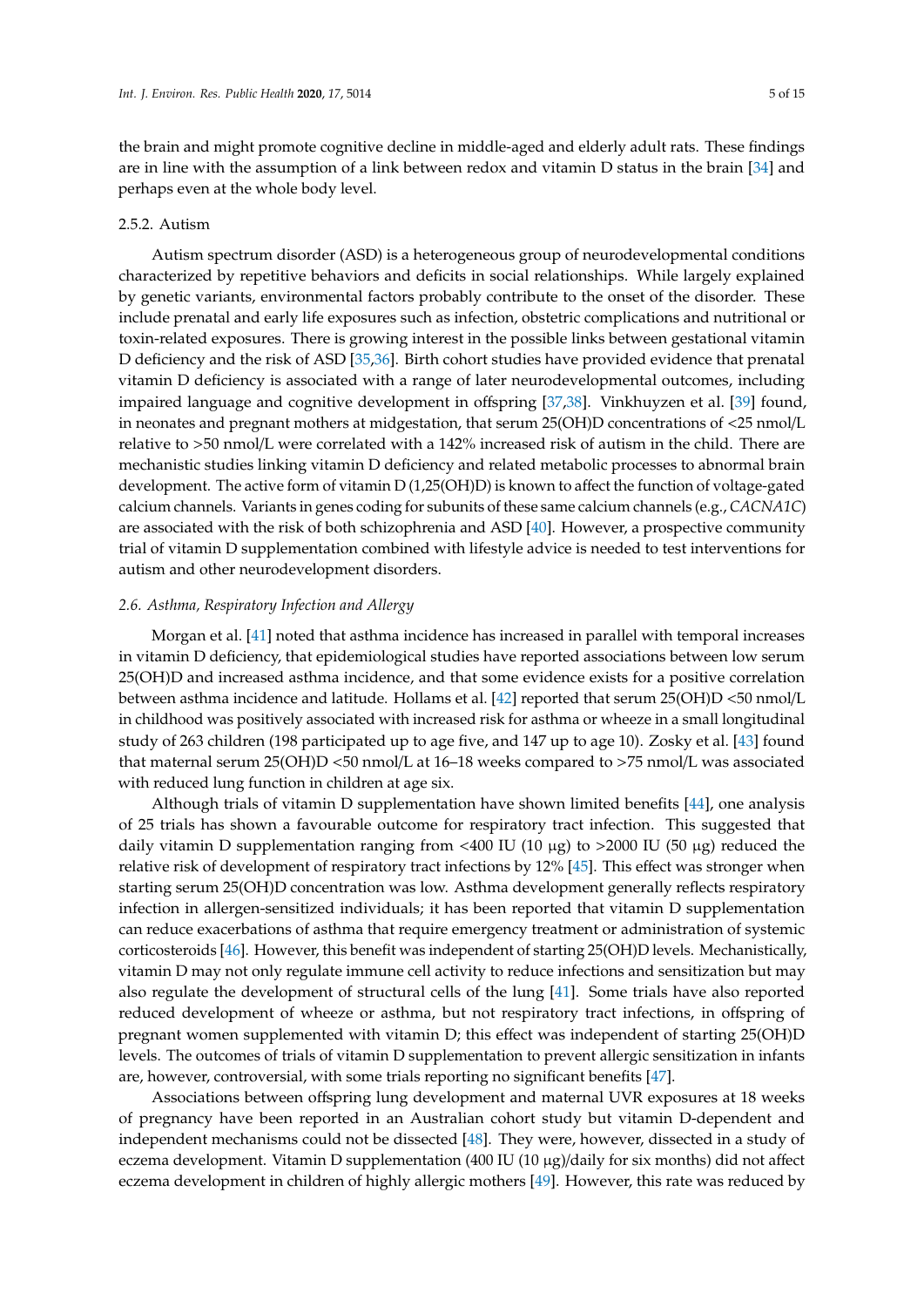~50% in children exposed to higher UVR doses. The effect was also extracutaneous as peripheral blood mononuclear cells from those children receiving higher UVR exposures also produced lower levels of inflammatory cytokines.

#### *2.7. Autoimmune Diseases*

# 2.7.1. Type 1 Diabetes

The pathogenesis of type 1 diabetes (T1D)—one of the few chronic diseases that begin in childhood—is not entirely known, but both genetic and environmental factors are associated with the disease risk. The global increase in the incidence of T1D during the past decades [\[50\]](#page-11-10) suggests a contribution from environmental risk factors, of which vitamin D deficiency due to insufficient sun exposure might be one [\[51\]](#page-11-11). Furthermore, seasonality of birth in T1D cases [\[52\]](#page-11-12) and documented birth cohort effects in T1D incidence [\[53\]](#page-11-13) suggest that lack of sunshine during gestation or in early infancy may be a risk factor for T1D. Jacobsen et al. [\[54\]](#page-11-14) studied a Danish population of 331,623 individuals and found that less ambient sunlight (below the median compared to above the median) during the third trimester of gestation was associated with a 67% higher risk of T1D in males aged five to nine years.

#### 2.7.2. Multiple Sclerosis

Multiple sclerosis (MS) is an autoimmune disease of the central nervous system characterized by demyelination and loss of axonal function. Low serum 25(OH)D and low sun exposure have received considerable attention as possible causes of MS. Since sun exposure is the major determinant of 25(OH)D in many populations, 25(OH)D concentration has been suggested as a marker of sun exposure [\[55\]](#page-11-15).

Evidence from prospective studies is relatively consistent in showing that serum 25(OH)D >100 nmol/L is associated with a 50–60% decreased risk of MS compared with <50 nmol/L [\[56,](#page-11-16)[57\]](#page-11-17), while 25(OH)D <30 nmol/L relative to >50 nmol/L is associated with a two-fold increase in MS risk [\[58\]](#page-11-18). Low prenatal 25(OH)D may increase the risk of developing MS in adulthood [\[59,](#page-12-0)[60\]](#page-12-1), but this is not consistently found [\[61\]](#page-12-2).

There have been studies of past sun exposure and MS risk. In Tasmania, Australia (41–44 °S), recollection of having spent at least 4 h in the sun daily (vs. <1 h in winter or <2 h in summer) between the ages of six and 10 years was associated with a 50% reduced risk of MS [\[62\]](#page-12-3). Studies in Norway and Italy [\[63\]](#page-12-4), Sweden [\[64\]](#page-12-5) and the US [\[65\]](#page-12-6) reached similar conclusions, and Langer-Gould et al. [\[66\]](#page-12-7) have corroborated these findings. Importantly, given the difficulty with accurate recall of past sun exposure, Lucas et al. [\[67\]](#page-12-8) measured solar damage on the back of the hand, an objective measure of lifetime sun exposure, and also demonstrated low sun exposure may be an important MS risk factor.

There is some evidence that past sun exposure and serum 25(OH)D concentration may be independent risk factors for MS [\[66](#page-12-7)[,67\]](#page-12-8), suggesting that sunlight may modulate MS risk through vitamin D and non-vitamin D pathways [\[68](#page-12-9)[–70\]](#page-12-10). Mendelian randomization studies support a causal role for vitamin D [\[69](#page-12-11)[,70\]](#page-12-10), while a multiethnic study found a reduced risk of MS or clinically isolated syndrome (the earliest detectable form of MS) with higher 25(OH)D levels in whites (Fitzpatrick skin types (FST) I–III) but not blacks (FST V–VI) or Hispanics (FST IV), with a more consistent effect across all ethnic groups for higher past sun exposure [\[66\]](#page-12-7).

Recent meta-analyses of vitamin D supplementation trials show, variously, no effect on MS outcomes [\[70](#page-12-10)[,71\]](#page-12-12), a beneficial effect for some (mainly non-clinical) outcomes, or a suggestion of an adverse effect of high-dose supplementation. One small randomized clinical trial has studied the effects of narrowband UVB (~311 nm) phototherapy on patients with clinically isolated syndrome. Despite a 30% reduction in conversion to MS, the results were not statistically significant [\[72\]](#page-12-13).

# *2.8. Myopia*

Myopia (short-sightedness) is an increasing global health problem, especially in East and South East Asia [\[3\]](#page-9-0). In addition to requiring corrective lenses, myopia poses an increased risk of retinal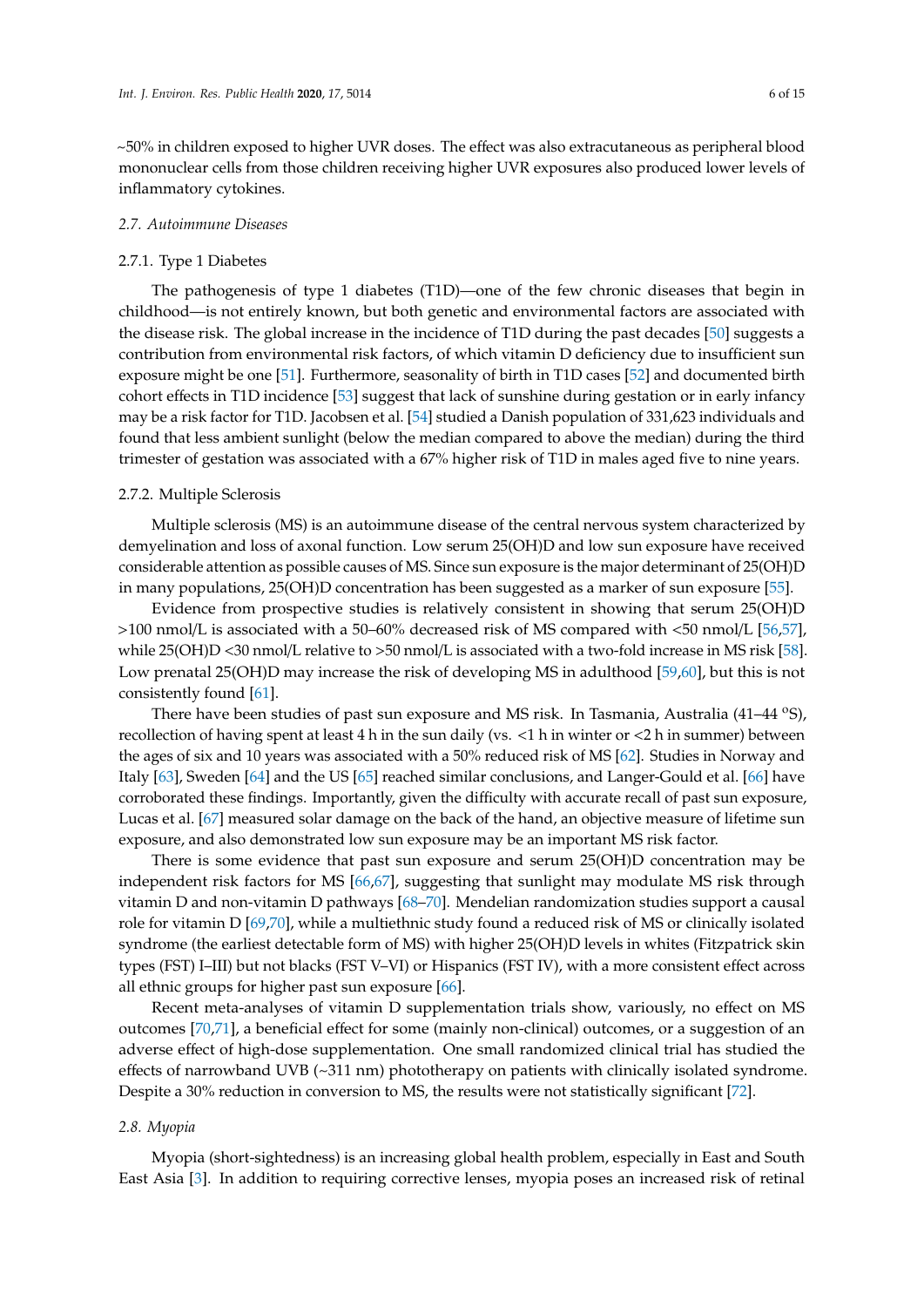detachment and blindness. A meta-analysis of five randomized controlled trials in China and Singapore ( $n = 3014$ ) concluded that time outdoors reduced the risk of myopia [\[73\]](#page-12-14). A multi-European country study concluded that increased estimated UVB exposure was associated with reduced myopia, especially in childhood and young adulthood [\[74\]](#page-12-15). UVB was used as a proxy for solar exposure and there was no evidence of a relationship between vitamin D status and myopia. In general, the evidence for a role for vitamin D in myopia is mixed [\[3\]](#page-9-0). One study in China concluded that an additional 40 min of outdoor activity at the end of the school day, as well as weekend outdoor activities, reduced the cumulative incidence rate of myopia over three years [\[75\]](#page-12-16). A review by French et al. [\[76\]](#page-12-17) stated that epidemiological evidence suggests that children who spend more time outdoors are less likely to be or to become myopic, irrespective of how much near work they do or whether their parents are myopic. The likely mechanism for this protective effect is visible light (400–700 nm) stimulating release of dopamine from the retina, which inhibits increased axial elongation, the structural basis of myopia. The authors describe the effect of time outdoors on the risk of myopia as robust. Recommending increased outdoor exposure to prevent myopia must be mitigated by considering its adverse effects.

#### **3. Evidence for Harms to Health from Sun Exposure**

#### *3.1. Skin Cancer*

Melanomas originate from melanocytes, which are the pigment-producing cells in the epidermis. Squamous cell carcinoma (SCC) and basal cell carcinoma (BCC) originate from keratinocytes that are the majority epidermal cell type. The majority of skin cancers are keratinocyte cancers, but melanoma is the main cause of death from skin cancer. In its most recent expert review of the evidence, the International Agency for Research on Cancer concluded: "solar radiation causes cutaneous malignant melanoma, squamous cell carcinoma of the skin and basal cell carcinoma of the skin" [\[77\]](#page-13-0). There is, therefore, little or no doubt that solar exposure is the major cause of cutaneous melanoma and keratinocyte cancers.

#### 3.1.1. Melanoma

Epidemiological studies identify sunburn as a strong risk factor for melanoma [\[3\]](#page-9-0). Five sunburns per decade vs. no sunburn showed a relative risk (RR) of 3.24 (95% confidence interval (CI), 2.19–4.66) [\[78\]](#page-13-1). Another study showed a RR of 1.83 (95% CI 1.59–2.12) for many sunburns vs. few [\[79\]](#page-13-2). These observations are congruent with the consistent and moderately strong association that is observed between intermittent sun exposure (mostly recreational sun exposure) and melanoma; a meta-analysis of 33 studies showed a RR of 1.61 (95% CI 1.31–1.99) [\[80\]](#page-13-3).

More continuous (chronic) sun exposure, on the other hand, appears to have a null or an inverse association with melanoma. The meta-analysis cited above found a pooled RR of 0.95 (95% CI 0.87–1.04). Some more recent studies reported: an RR of 1.22 (95% CI 0.82–1.81) for the highest relative to the lowest quartile of weekday sun exposure (Australian Melanoma Family Study, [\[81\]](#page-13-4)); 0.78 (95% CI 0.61–1.01) for the highest relative to the lowest quartile (Genes, Environment and Melanoma Study, [\[81\]](#page-13-4)); and 0.91 (95% CI 0.81–1.01) for high relative to low continuous sun exposure [\[79\]](#page-13-2). It is important to note that in almost all these studies the reference groups were those with low chronic exposure to the sun, not low total exposure to the sun. People with high intermittent sun exposure or sunburn would often be in the low chronic exposure category and could therefore mask a positive association of chronic sun exposure with melanoma. In principle, this issue could be addressed analytically, but inaccuracies in recall of the various sun exposure variables would be likely to threaten the validity of the analysis results.

There is also a class of melanoma, lentigo maligna melanoma (LMM), which comprises 4–15% of melanoma cases [\[82\]](#page-13-5) and appears mostly on sun-damaged areas of the face and neck of older persons but has not been associated with either sunburn or chronic sun exposure in epidemiological studies [\[78,](#page-13-1)[79,](#page-13-2)[83,](#page-13-6)[84\]](#page-13-7). However, since LMM appears mostly on sun-damaged skin, a linkage with sun exposure is highly likely. There are few epidemiological studies examining the association of sun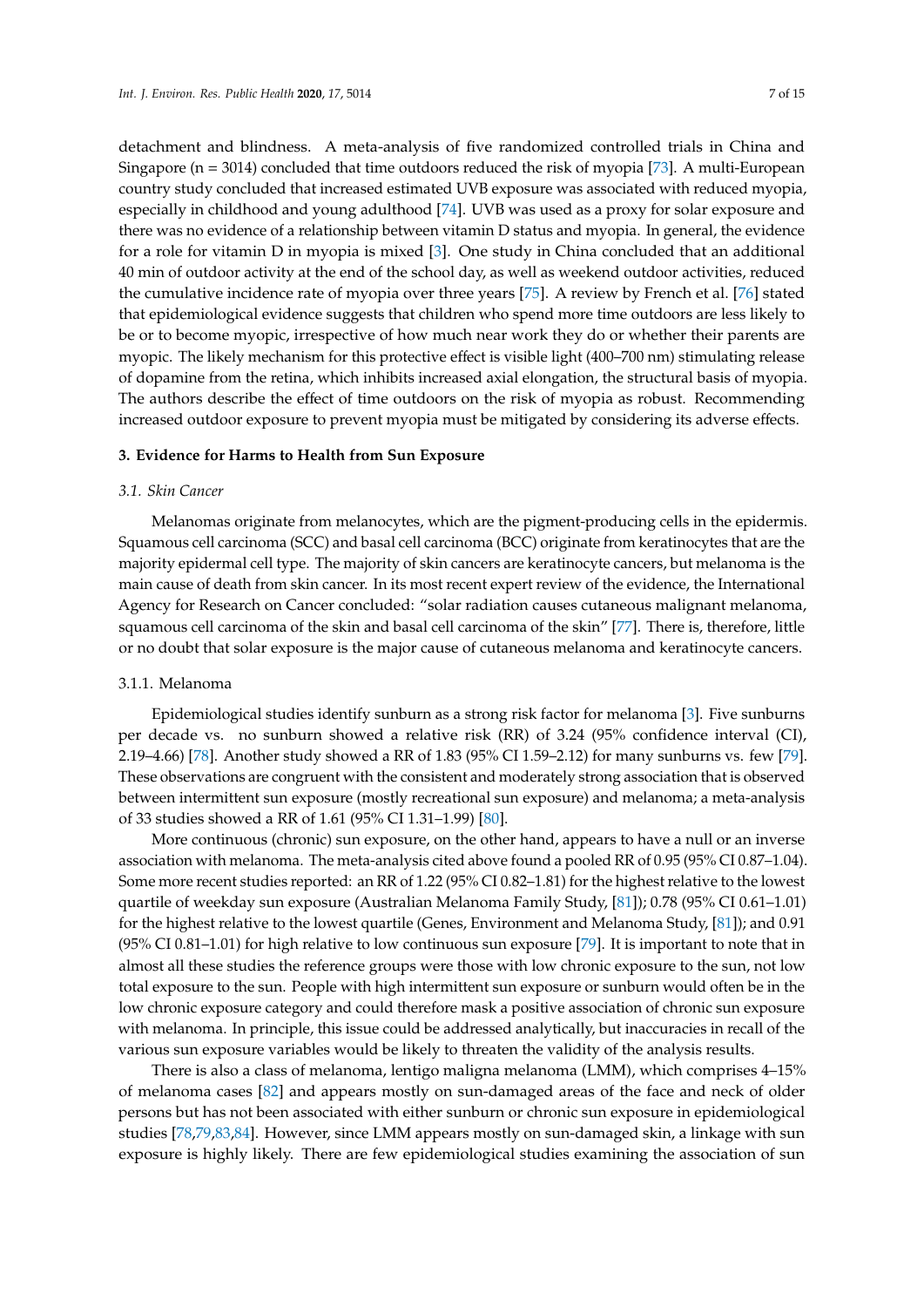exposure with LMM and, because of LMM's comparative rarity, the number of cases of LMM examined in such studies is small and the studies inconclusive [\[78,](#page-13-1)[79,](#page-13-2)[83,](#page-13-6)[84\]](#page-13-7).

There is evidence of biological mechanisms whereby sunburn may be particularly important in causing some melanomas. Epidermal melanocytes are generally non-replicating cells [\[85–](#page-13-8)[87\]](#page-13-9), and it may be that sunburn or other trauma is required to stimulate melanocyte replication [\[88\]](#page-13-10). It is only when cells divide that unrepaired or misrepaired DNA photodamage can be translated into potentially cancer-causing mutations. Sunburn in mice generates a proliferative response in follicular melanocyte stem cells, the progeny of which migrate into the interfollicular epidermis where melanomas arise [\[89\]](#page-13-11). While this evidence indicates that some mechanisms of melanoma genesis may require sunburn to initiate them, it does not exclude other mechanisms.

## 3.1.2. Keratinocyte Cancers

Like melanoma, epidemiological studies clearly show that sunburn increases the risk of SCC: odds ratio (OR) 2.32; 95% CI 1.46–3.70 for six to 10 sunburns in childhood [\[90\]](#page-13-12) and OR 1.23; 95% CI 0.90–1.69 for sunburn at any age [\[82\]](#page-13-5). Sunburns also increase the risk of BCC: OR 2.42; 95% CI 1.74–3.36 for more than three lifetime sunburns vs. none [\[91\]](#page-13-13), OR 2.33; 95% CI 1.62–3.36 for six to 10 burns in childhood [\[92\]](#page-13-14), OR 1.40; 95% CI 1.29–1.51 for sunburn at any age [\[82\]](#page-13-5). In contrast to melanoma, epidemiological studies also show that chronic sun exposure increases the risk for SCC: OR 6.5; 95% CI 1.7–25.6 for >40,000 lifetime hours of sun exposure relative to no significant increased risk for <20,000 lifetime hours for residents of the Netherlands [\[93\]](#page-13-15) and OR 8.0 (no CI figures published) for 200,000 lifetime hours of sun exposure relative to no significantly increased risk for <70,000 lifetime hours for residents of southern Europe [\[92\]](#page-13-14). Chronic sun exposure also increases the risk for BCC: OR 2.3; 95% CI 0.96–5.7 for >40,000 lifetime hours of sun exposure relative to <20,000 lifetime hours in residents of the Netherlands [\[93\]](#page-13-15), and OR 2.0 (no CI figures published) for lower exposures (8000–10,000 lifetime hours) with a plateau and a slight decrease of risk for the highest exposures (200,000 lifetime hours) for residents of southern Europe [\[92\]](#page-13-14).

## *3.2. Photoprotection of Skin by Sunscreens*

Studies have shown that sunscreens are not particularly effective in preventing sunburn outside laboratory conditions, probably because they are not used properly [\[94\]](#page-13-16). There is evidence that regular sunscreen use can inhibit melanoma and SCC but not BCC [\[95](#page-13-17)[–97\]](#page-14-0). There has been concern that sunscreens, which must attenuate UVB to prevent sunburn, may have an adverse effect on cutaneous vitamin D synthesis. However, two recent reviews have concluded that sunscreen use has little or no impact on vitamin D status [\[98](#page-14-1)[,99\]](#page-14-2). Narbutt et al. [\[100\]](#page-14-3) and Young et al. [\[101\]](#page-14-4) showed not only that proper use of sunscreen (i.e.,  $\geq$ 2 mg/cm<sup>2</sup>) prevents sunburn, but that it can do so while not unduly interfering with vitamin D synthesis. In these studies, 62 Polish volunteers on a week-long sunny holiday in March on the Canary Islands (approximately same latitude as Florida) were divided into two groups: 22 applied their own sunscreen without instruction and 40 were given sun protection factor (SPF) 15 sunscreen and guidance on optimal application. Individuals who followed the effective application guidelines had no sunburn on five exposed body sites during seven cloudless days while those who applied their own sunscreen had daily sunburn on all sites. Both groups had significant increases in serum 25(OH)D concentrations.

# *3.3. Adverse E*ff*ects on the Eye*

Sight depends on visible radiation reaching the retina. The cornea and intraocular lens prevent UVR reaching the retina in adults, but some UVR is transmitted in children. A description of the adverse effects of UVR on the eye is given by Lucas et al. [\[3](#page-9-0)[,102\]](#page-14-5). In summary, exposure of the eye to sunlight causes cataract, photoconjunctivitis, pterygium macular and retinal degeneration [\[103](#page-14-6)[,104\]](#page-14-7) and possibly conjunctival and uveal melanoma (UM) [\[77\]](#page-13-0). A recent genetic analysis of UM showed UVR signature mutations (cytosine (C) to thymine (T) transition) in iris melanomas [\[105\]](#page-14-8) but no other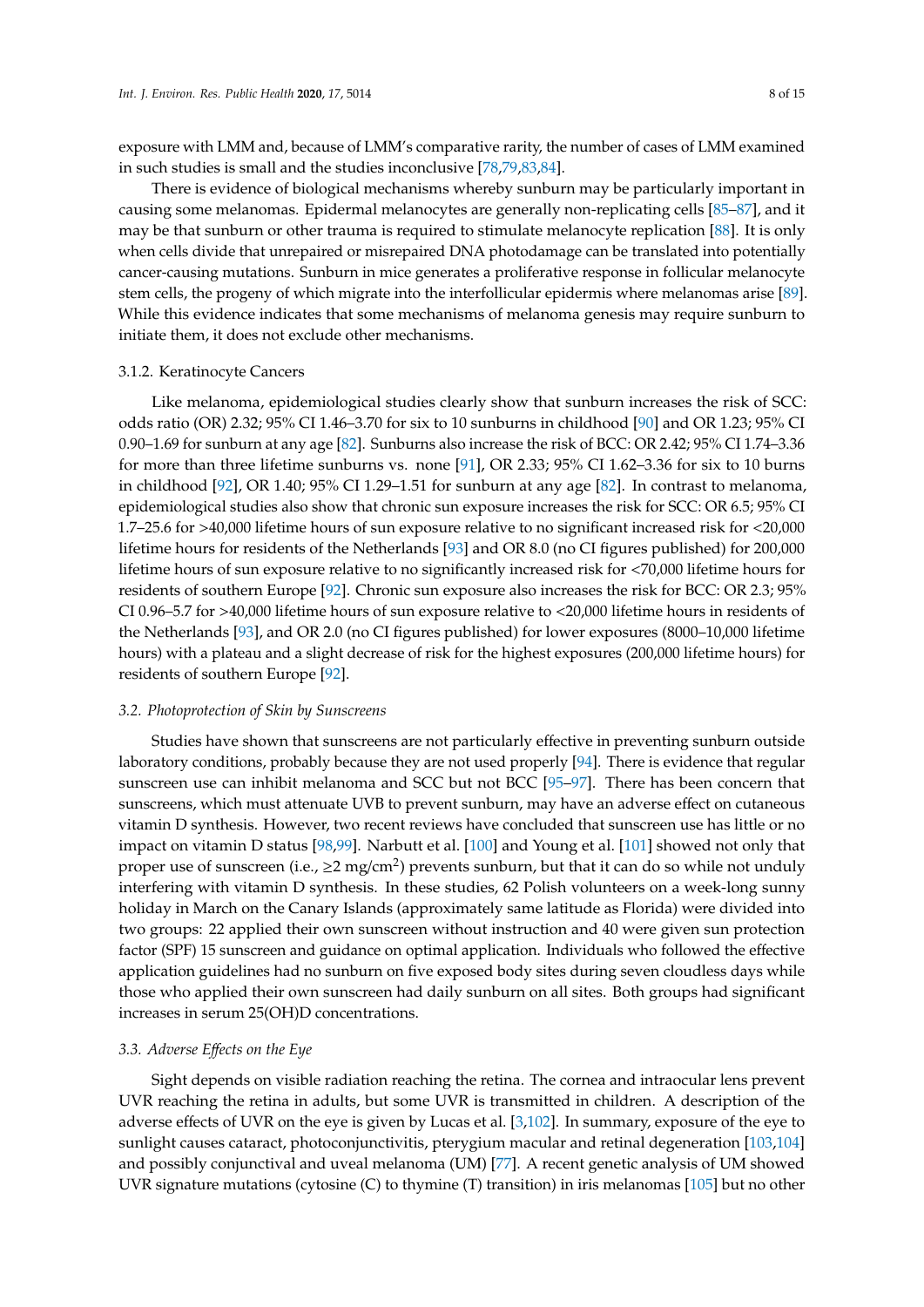UM. It is not known if these are passenger or driver mutations. The strongest evidence in relation to cataract is for cortical cataract, with weaker evidence for associations with nuclear and posterior subcapsular cataract [\[102\]](#page-14-5). Although cataract is very common and an important cause of blindness where access to cataract surgery is limited, cortical cataract is the least likely of the cataract types to cause blindness.

# **4. Conclusions**

Most research on the health effects of sun has focused on skin cancer. Many ecologic studies that show an inverse relationship between vitamin D status and a wide range of diseases have suggested beneficial health effects from solar exposure that have been widely attributed to vitamin D. However, supplementation studies have, in general, not supported vitamin D as causal. This raises the possibility that poor vitamin D status is a proxy for insufficient sun exposure that impacts on health and is therefore a biomarker of other mediators. These are not established but nitric oxide released from skin is a strong candidate that merits further research. It is also possible that sunlight may have direct systemic effects via blood borne cells. The studies discussed in this paper suggest that it would be wise for public health bodies to have a better understanding of the risks and benefits of solar exposure, which will depend on Fitzpatrick skin type and local UVR conditions.

Current guidelines for solar UVR exposure are based on vitamin D synthesis. For example, Polish authorities suggest at least 15 min per day between 10.00 and 15.00 h for adolescents and adults between May and September [\[106\]](#page-14-9). A study based on a UK climatology model recommends 9–13 min (depending on latitude) lunchtime exposure between March and September in season-appropriate clothing [\[107\]](#page-14-10). Exposure times should be increased with darker FST but recent studies suggest that the inhibitory effect of melanin on vitamin D synthesis is relatively small compared with erythema [\[108\]](#page-14-11). A maximum of 30 min unprotected exposure is advised. For vitamin D at least, the UVR doses necessary for its synthesis are much lower than for sunburn [\[101\]](#page-14-4), and exposure time should be guided by the local UVI that is readily available online. There is no advantage with excessive exposure as a complex of photochemical reactions limits the production of pre-vitamin D that reaches a maximal level in a relatively short time [\[109\]](#page-14-12). It is important that eyes are protected while sunbathing, by keeping them closed or wearing sunglasses and/or contact lenses that filter UVR [\[103\]](#page-14-6).

**Author Contributions:** L.A. autoimmune diseases; B.K.A. skin cancer; D.A.B. neurological disorders; R.C. all-cause mortality; F.R.d.G. skin and internal cancers; M.F. metabolic syndrome, cardiovascular disease, redox systems and interactions; C.F.G. internal cancers, autoimmune diseases; P.H.H. metabolic syndrome, asthma, respiratory infection and allergy, autoimmune diseases; D.G.H. sunlight exposure conclusions; R.J. autoimmune diseases; P.G.L. all-cause mortality; D.J.L. neurological conditions; H.T. neurological conditions; R.B.W. metabolic syndrome and cardiovascular disease; A.R.Y. photoprotection, eye effects. D.G.H. and B.K.A. prepared the original submission and A.R.Y. prepared the responses to the revision and redrafted the manuscript. All authors have contributed to the revision and have agreed to the final version. All authors have read and agreed to the published version of the manuscript.

**Funding:** The meeting was supported by the Sunshine Health Foundation (SHF).

**Acknowledgments:** We thank Allen Miller of the SHF for organizing the meeting and Hannah Dawe for assistance with the references.

**Conflicts of Interest:** None declared but all authors received support from SHF to attend the meeting in Washington DC on 6–8 May 2019.

# **References**

- <span id="page-8-0"></span>1. Schmalwieser, A. Possibilities to estimate the personal UV exposure from ambient UV measurements. *Photochem. Photobiol. Sci.* **2020**, in press.
- <span id="page-8-1"></span>2. CDC Sun Safety. Available online: https://www.cdc.gov/cancer/skin/basic\_info/[sun-safety.htm](https://www.cdc.gov/cancer/skin/basic_info/sun-safety.htm) (accessed on 9 July 2020).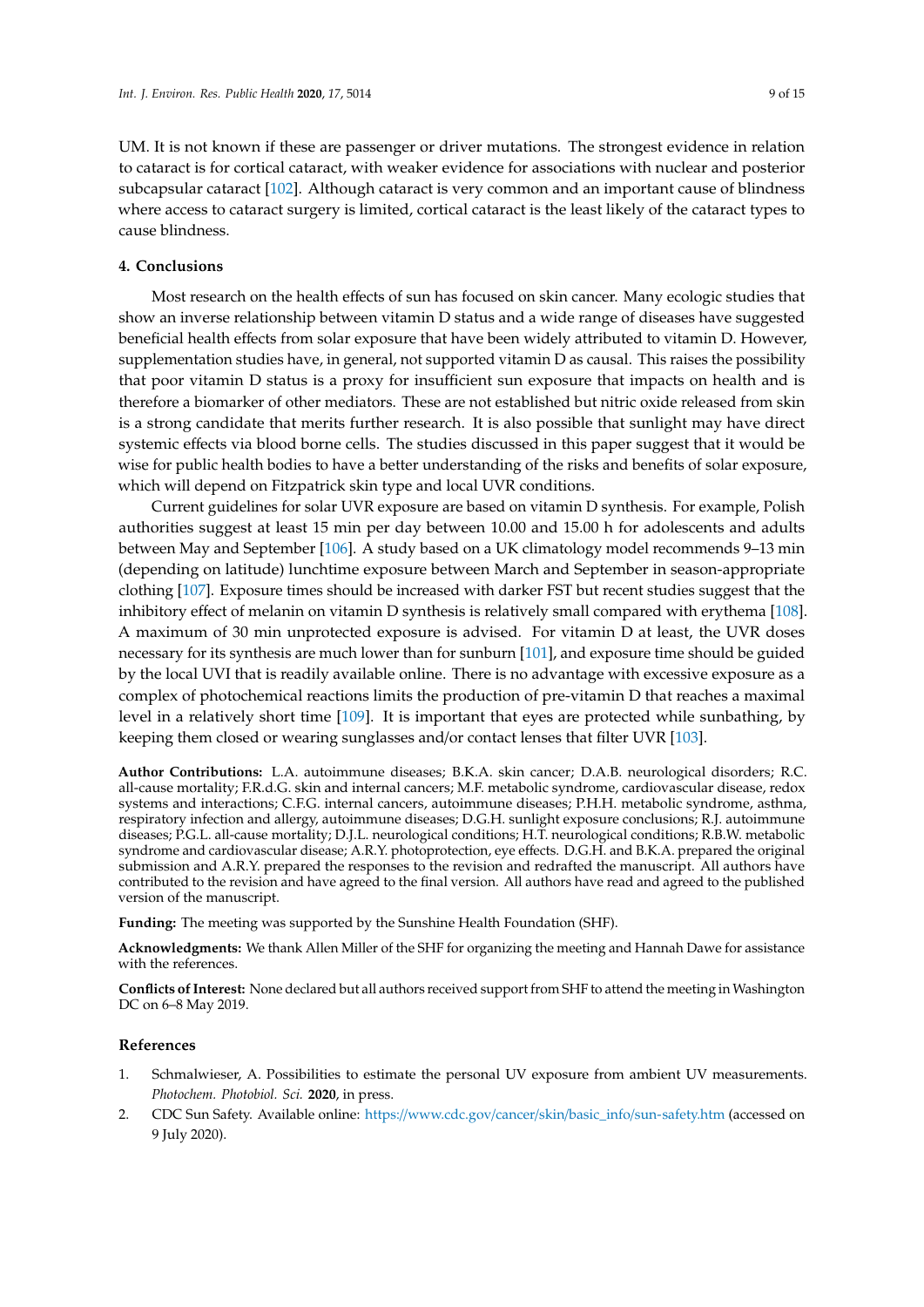- <span id="page-9-0"></span>3. Lucas, R.M.; Yazar, S.; Young, A.R.; Norval, M.; de Gruijl, F.R.; Takizawa, Y.; Rhodes, L.E.; Sinclair, C.A.; Neale, R.E. Human health in relation to exposure to solar ultraviolet radiation under changing stratospheric ozone and climate. *Photochem. Photobiol. Sci.* **2019**, *18*, 641–680. [\[CrossRef\]](http://dx.doi.org/10.1039/C8PP90060D) [\[PubMed\]](http://www.ncbi.nlm.nih.gov/pubmed/30810559)
- <span id="page-9-1"></span>4. Palacios, C.; Gonzalez, L. Is vitamin D deficiency a major global public health problem? *J. Steroid. Biochem. Mol. Biol.* **2014**, *144 Pt A*, 138–145. [\[CrossRef\]](http://dx.doi.org/10.1016/j.jsbmb.2013.11.003)
- <span id="page-9-2"></span>5. Bustamante, M.; Hernandez-Ferrer, C.; Tewari, A.; Sarria, Y.; Harrison, G.I.; Puigdecanet, E.; Nonell, L.; Kang, W.; Friedlander, M.R.; Estivill, X.; et al. Dose and time effects of solar-simulated ultraviolet radiation on the in vivo human skin transcriptome. *Br. J. Dermatol.* **2019**. Sep 16 [Epub ahead of print]. [\[CrossRef\]](http://dx.doi.org/10.1111/bjd.18527)
- <span id="page-9-3"></span>6. Ponda, M.P.; Liang, Y.; Kim, J.; Hutt, R.; Dowd, K.; Gilleaudeau, P.; Sullivan-Whalen, M.M.; Rodrick, T.; Kim, D.J.; Barash, I.; et al. A randomized clinical trial in vitamin D-deficient adults comparing replenishment with oral vitamin D3 with narrow-band UV type B light: Effects on cholesterol and the transcriptional profiles of skin and blood. *Am. J. Clin. Nutr.* **2017**, *105*, 1230–1238. [\[CrossRef\]](http://dx.doi.org/10.3945/ajcn.116.150367) [\[PubMed\]](http://www.ncbi.nlm.nih.gov/pubmed/28228421)
- <span id="page-9-4"></span>7. Bustamante, M.; Hernandez-Ferrer, C.; Sarria, Y.; Harrison, G.I.; Nonell, L.; Kang, W.; Friedlander, M.R.; Estivill, X.; Gonzalez, J.R.; Nieuwenhuijsen, M.; et al. The acute effects of ultraviolet radiation on the blood transcriptome are independent of plasma 25OHD3. *Environ. Res.* **2017**, *159*, 239–248. [\[CrossRef\]](http://dx.doi.org/10.1016/j.envres.2017.07.045) [\[PubMed\]](http://www.ncbi.nlm.nih.gov/pubmed/28822308)
- <span id="page-9-5"></span>8. Chowdhury, R.; Kunutsor, S.; Vitezova, A.; Oliver-Williams, C.; Chowdhury, S.; Kiefte-de-Jong, J.C.; Khan, H.; Baena, C.P.; Prabhakaran, D.; Hoshen, M.B.; et al. Vitamin D and risk of cause specific death: Systematic review and meta-analysis of observational cohort and randomised intervention studies. *BMJ* **2014**, *348*, g1903. [\[CrossRef\]](http://dx.doi.org/10.1136/bmj.g1903) [\[PubMed\]](http://www.ncbi.nlm.nih.gov/pubmed/24690623)
- <span id="page-9-6"></span>9. Lindqvist, P.G.; Epstein, E.; Nielsen, K.; Landin-Olsson, M.; Ingvar, C.; Olsson, H. Avoidance of sun exposure as a risk factor for major causes of death: A competing risk analysis of the Melanoma in Southern Sweden cohort. *J. Intern. Med.* **2016**, *280*, 375–387. [\[CrossRef\]](http://dx.doi.org/10.1111/joim.12496)
- <span id="page-9-7"></span>10. Garland, C.F.; Kim, J.J.; Mohr, S.B.; Gorham, E.D.; Grant, W.B.; Giovannucci, E.L.; Baggerly, L.; Hofflich, H.; Ramsdell, J.W.; Zeng, K.; et al. Meta-analysis of all-cause mortality according to serum 25-hydroxyvitamin D. *Am. J. Public Health* **2014**, *104*, e43–e50. [\[CrossRef\]](http://dx.doi.org/10.2105/AJPH.2014.302034)
- <span id="page-9-8"></span>11. Afzal, S.; Brondum-Jacobsen, P.; Bojesen, S.E.; Nordestgaard, B.G. Genetically low vitamin D concentrations and increased mortality: Mendelian randomisation analysis in three large cohorts. *BMJ* **2014**, *349*, g6330. [\[CrossRef\]](http://dx.doi.org/10.1136/bmj.g6330)
- <span id="page-9-9"></span>12. McDonnell, S.L.; Baggerly, C.A.; French, C.B.; Baggerly, L.L.; Garland, C.F.; Gorham, E.D.; Hollis, B.W.; Trump, D.L.; Lappe, J.M. Breast cancer risk markedly lower with serum 25-hydroxyvitamin D concentrations >/=60 vs. <20 ng/mL (150 vs. 50 nmol/L): Pooled analysis of two randomized trials and a prospective cohort. *PLoS ONE* **2018**, *13*, e0199265. [\[PubMed\]](http://www.ncbi.nlm.nih.gov/pubmed/29906273)
- <span id="page-9-10"></span>13. Mohr, S.B.; Gorham, E.D.; Kim, J.; Hofflich, H.; Garland, C.F. Meta-analysis of vitamin D sufficiency for improving survival of patients with breast cancer. *Anticancer Res.* **2014**, *34*, 1163–1166. [\[PubMed\]](http://www.ncbi.nlm.nih.gov/pubmed/24596354)
- <span id="page-9-11"></span>14. Jiang, X.; Dimou, N.L.; Al-Dabhani, K.; Lewis, S.J.; Martin, R.M.; Haycock, P.C.; Gunter, M.J.; Key, T.J.; Eeles, R.A.; Muir, K.; et al. Circulating vitamin D concentrations and risk of breast and prostate cancer: A Mendelian randomization study. *Int. J. Epidemiol.* **2019**, *48*, 1416–1424. [\[CrossRef\]](http://dx.doi.org/10.1093/ije/dyy284)
- <span id="page-9-12"></span>15. Gorham, E.D.; Garland, C.F.; Garland, F.C.; Grant, W.B.; Mohr, S.B.; Lipkin, M.; Newmark, H.L.; Giovannucci, E.; Wei, M.; Holick, M.F. Optimal vitamin D status for colorectal cancer prevention: A quantitative meta analysis. *Am. J. Prev. Med.* **2007**, *32*, 210–216. [\[CrossRef\]](http://dx.doi.org/10.1016/j.amepre.2006.11.004)
- <span id="page-9-13"></span>16. Rebel, H.; der Spek, C.D.; Salvatori, D.; van Leeuwen, J.P.; Robanus-Maandag, E.C.; de Gruijl, F.R. UV exposure inhibits intestinal tumor growth and progression to malignancy in intestine-specific Apc mutant mice kept on low vitamin D diet. *Int. J. Cancer* **2015**, *136*, 271–277. [\[CrossRef\]](http://dx.doi.org/10.1002/ijc.29002)
- <span id="page-9-14"></span>17. Global Burden of Disease (GBD) 2016. Global, regional, and national age-sex specific mortality for 264 causes of death, 1980–2016: A systematic analysis for the Global Burden of Disease Study 2016. *Lancet* **2017**, *390*, 1151–1210. [\[CrossRef\]](http://dx.doi.org/10.1016/S0140-6736(17)32152-9)
- <span id="page-9-15"></span>18. Global Burden of Disease (GBD) 2013. Global, regional, and national age-sex specific all-cause and cause-specific mortality for 240 causes of death, 1990–2013: A systematic analysis for the Global Burden of Disease Study 2013. *Lancet* **2015**, *385*, 117–171. [\[CrossRef\]](http://dx.doi.org/10.1016/S0140-6736(14)61682-2)
- <span id="page-9-16"></span>19. Weller, R.B. The health benefits of UV radiation exposure through vitamin D production or non-vitamin D pathways. Blood pressure and cardiovascular disease. *Photochem. Photobiol. Sci.* **2017**, *16*, 374–380. [\[CrossRef\]](http://dx.doi.org/10.1039/C6PP00336B)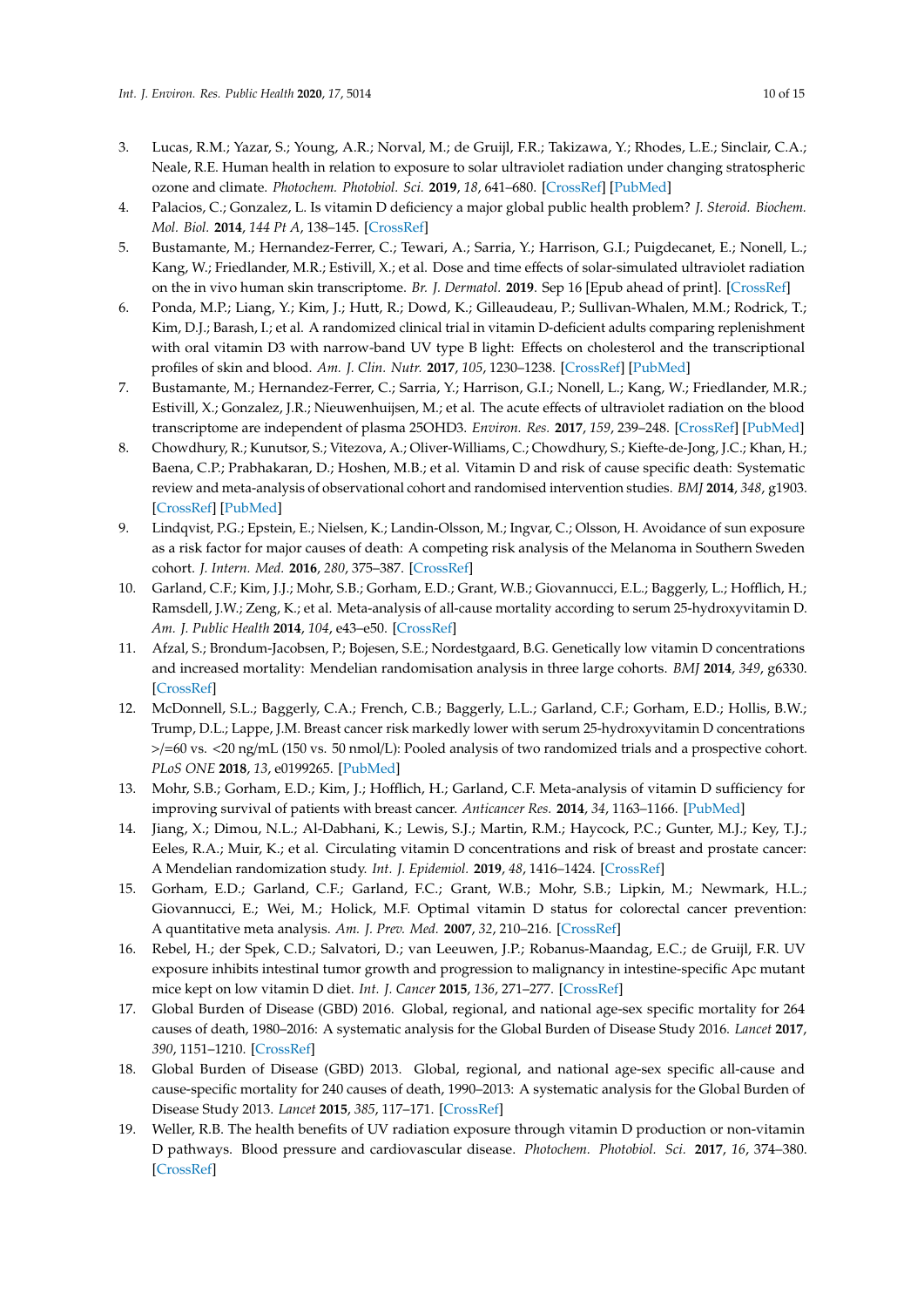- <span id="page-10-0"></span>20. Moncada, S.; Palmer, R.M.; Higgs, E.A. Nitric oxide: Physiology, pathophysiology, and pharmacology. *Pharmacol. Rev.* **1991**, *43*, 109–142.
- <span id="page-10-1"></span>21. Wink, D.A.; Miranda, K.M.; Espey, M.G.; Pluta, R.M.; Hewett, S.J.; Colton, C.; Vitek, M.; Feelisch, M.; Grisham, M.B. Mechanisms of the antioxidant effects of nitric oxide. *Antioxid. Redox Signal.* **2001**, *3*, 203–213. [\[CrossRef\]](http://dx.doi.org/10.1089/152308601300185179)
- 22. Santolini, J.; Wootton, S.A.; Jackson, A.A.; Feelisch, M. The redox architecture of physiological function. *Curr. Opin. Physiol.* **2019**, *9*, 34–47. [\[CrossRef\]](http://dx.doi.org/10.1016/j.cophys.2019.04.009) [\[PubMed\]](http://www.ncbi.nlm.nih.gov/pubmed/31417975)
- <span id="page-10-2"></span>23. Weller, R.B.; Wang, Y.; He, J.; Maddux, F.W.; Usvyat, L.; Zhang, H.; Feelisch, M.; Kotanko, P. Does incident solar ultraviolet radiation lower blood Pressure? *J. Am. Heart Assoc.* **2020**, *9*, e013837. [\[CrossRef\]](http://dx.doi.org/10.1161/JAHA.119.013837) [\[PubMed\]](http://www.ncbi.nlm.nih.gov/pubmed/32106744)
- <span id="page-10-3"></span>24. Mowbray, M.; McLintock, S.; Weerakoon, R.; Lomatschinsky, N.; Jones, S.; Rossi, A.G.; Weller, R.B. Enzyme-independent NO stores in human skin: Quantification and influence of UV radiation. *J. Investig. Dermatol.* **2009**, *129*, 834–842. [\[CrossRef\]](http://dx.doi.org/10.1038/jid.2008.296) [\[PubMed\]](http://www.ncbi.nlm.nih.gov/pubmed/18818674)
- <span id="page-10-4"></span>25. Feelisch, M.; Kolb-Bachofen, V.; Liu, D.; Lundberg, J.O.; Revelo, L.P.; Suschek, C.V.; Weller, R.B. Is sunlight good for our heart? *Eur. Heart J.* **2010**, *31*, 1041–1045. [\[CrossRef\]](http://dx.doi.org/10.1093/eurheartj/ehq069)
- <span id="page-10-5"></span>26. Liu, D.; Fernandez, B.O.; Hamilton, A.; Lang, N.N.; Gallagher, J.M.C.; Newby, D.E.; Feelisch, M.; Weller, R.B. UVA irradiation of human skin vasodilates arterial vasculature and lowers blood pressure independently of nitric oxide synthase. *J. Investig. Dermatol.* **2014**, *134*, 1839–1846. [\[CrossRef\]](http://dx.doi.org/10.1038/jid.2014.27)
- <span id="page-10-6"></span>27. Murray, C.J.; Ezzati, M.; Flaxman, A.D.; Lim, S.; Lozano, R.; Michaud, C.; Naghavi, M.; Salomon, J.A.; Shibuya, K.; Vos, T.; et al. GBD 2010: Design, definitions, and metrics. *Lancet* **2012**, *380*, 2063–2066. [\[CrossRef\]](http://dx.doi.org/10.1016/S0140-6736(12)61899-6)
- <span id="page-10-7"></span>28. Cannistraci, C.V.; Nieminen, T.; Nishi, M.; Khachigian, L.M.; Viikilä, J.; Laine, M.; Cianflone, D.; Maseri, A.; Yeo, K.K.; Bhindi, R.; et al. "Summer Shift": A Potential Effect of Sunshine on the Time Onset of ST-Elevation Acute Myocardial Infarction. *J. Am. Heart. Assoc.* **2018**, *7*, e006878. [\[CrossRef\]](http://dx.doi.org/10.1161/JAHA.117.006878)
- <span id="page-10-8"></span>29. Geldenhuys, S.; Hart, P.H.; Endersby, R.; Jacoby, P.; Feelisch, M.; Weller, R.B.; Matthews, V.; Gorman, S. Ultraviolet radiation suppresses obesity and symptoms of metabolic syndrome independently of vitamin D in mice fed a high-fat diet. *Diabetes* **2014**, *63*, 3759–3769. [\[CrossRef\]](http://dx.doi.org/10.2337/db13-1675)
- <span id="page-10-9"></span>30. Kanuri, B.N.; Kanshana, J.S.; Rebello, S.C.; Pathak, P.; Gupta, A.P.; Gayen, J.R.; Jagavelu, K.; Dikshit, M. Altered glucose and lipid homeostasis in liver and adipose tissue pre-dispose inducible NOS knockout mice to insulin resistance. *Sci. Rep.* **2017**, *7*, 41009. [\[CrossRef\]](http://dx.doi.org/10.1038/srep41009)
- <span id="page-10-10"></span>31. Vitezova, A.; Zillikens, M.C.; van Herpt, T.T.; Sijbrands, E.J.; Hofman, A.; Uitterlinden, A.G.; Franco, O.H.; Kiefte-de Jong, J.C. Vitamin D status and metabolic syndrome in the elderly: The Rotterdam Study. *Eur. J. Endocrinol.* **2015**, *172*, 327–335. [\[CrossRef\]](http://dx.doi.org/10.1530/EJE-14-0580)
- <span id="page-10-11"></span>32. Afzal, S.; Bojesen, S.E.; Nordestgaard, B.G. Low 25-hydroxyvitamin D and risk of type 2 diabetes: A prospective cohort study and metaanalysis. *Clin. Chem.* **2013**, *59*, 381–391. [\[CrossRef\]](http://dx.doi.org/10.1373/clinchem.2012.193003) [\[PubMed\]](http://www.ncbi.nlm.nih.gov/pubmed/23232064)
- <span id="page-10-12"></span>33. Littlejohns, T.J.; Henley, W.E.; Lang, I.A.; Annweiler, C.; Beauchet, O.; Chaves, P.H.; Fried, L.; Kestenbaum, B.R.; Kuller, L.H.; Langa, K.M.; et al. Vitamin D and the risk of dementia and Alzheimer disease. *Neurology* **2014**, *83*, 920–928. [\[CrossRef\]](http://dx.doi.org/10.1212/WNL.0000000000000755) [\[PubMed\]](http://www.ncbi.nlm.nih.gov/pubmed/25098535)
- <span id="page-10-13"></span>34. Keeney, J.T.R.; Forster, S.; Sultana, R.; Brewer, L.D.; Latimer, C.S.; Cai, J.; Klein, J.B.; Porter, N.M.; Butterfield, D.A. Dietary vitamin D deficiency in rats from middle to old age leads to elevated tyrosine nitration and proteomics changes in levels of key proteins in brain: Implications for low vitamin D-dependent age-related cognitive decline. *Free Radic. Biol. Med.* **2013**, *65*, 324–334. [\[CrossRef\]](http://dx.doi.org/10.1016/j.freeradbiomed.2013.07.019) [\[PubMed\]](http://www.ncbi.nlm.nih.gov/pubmed/23872023)
- <span id="page-10-14"></span>35. Kocovska, E.; Fernell, E.; Billstedt, E.; Minnis, H.; Gillberg, C. Vitamin D and autism: Clinical review. *Res. Dev. Disabil.* **2012**, *33*, 1541–1550. [\[CrossRef\]](http://dx.doi.org/10.1016/j.ridd.2012.02.015) [\[PubMed\]](http://www.ncbi.nlm.nih.gov/pubmed/22522213)
- <span id="page-10-15"></span>36. Fernell, E.; Bejerot, S.; Westerlund, J.; Miniscalco, C.; Simila, H.; Eyles, D.; Gillberg, C.; Humble, M.B. Autism spectrum disorder and low vitamin D at birth: A sibling control study. *Mol. Autism* **2015**, *6*, 3. [\[CrossRef\]](http://dx.doi.org/10.1186/2040-2392-6-3) [\[PubMed\]](http://www.ncbi.nlm.nih.gov/pubmed/25874075)
- <span id="page-10-16"></span>37. Tylavsky, F.A.; Kocak, M.; Murphy, L.E.; Graff, J.C.; Palmer, F.B.; Volgyi, E.; Diaz-Thomas, A.M.; Ferry, R.J., Jr. Gestational vitamin 25(OH)D status as a risk factor for receptive language development: A 24-Month, longitudinal, observational study. *Nutrients* **2015**, *7*, 9918–9930. [\[CrossRef\]](http://dx.doi.org/10.3390/nu7125499)
- <span id="page-10-17"></span>38. Keim, S.A.; Bodnar, L.M.; Klebanoff, M.A. Maternal and cord blood 25(OH)-vitamin D concentrations in relation to child development and behaviour. *Paediatr. Perinat. Epidemiol.* **2014**, *28*, 434–444. [\[CrossRef\]](http://dx.doi.org/10.1111/ppe.12135)
- <span id="page-10-18"></span>39. Vinkhuyzen, A.A.E.; Eyles, D.W.; Burne, T.H.J.; Blanken, L.M.E.; Kruithof, C.J.; Verhulst, F.; White, T.; Jaddoe, V.W.; Tiemeier, H.; McGrath, J.J. Gestational vitamin D deficiency and autism spectrum disorder. *BJPsych Open* **2017**, *3*, 85–90. [\[CrossRef\]](http://dx.doi.org/10.1192/bjpo.bp.116.004077)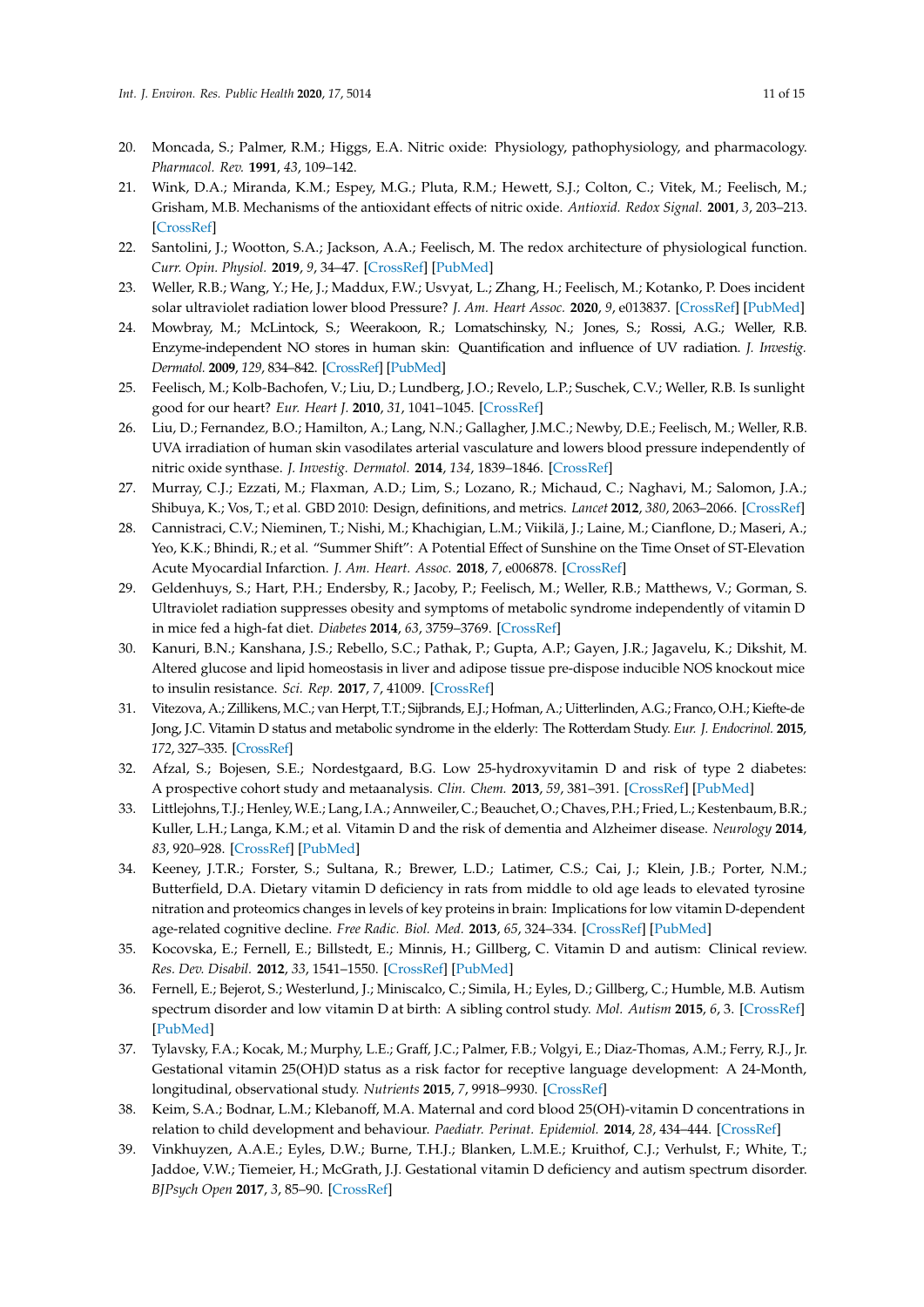- <span id="page-11-0"></span>40. Latimer, C.S.; Brewer, L.D.; Searcy, J.L.; Chen, K.C.; Popović, J.; Kraner, S.D.; Thibault, O.; Blalock, E.M.; Landfield, P.W.; Porter, N.M. Vitamin D prevents cognitive decline and enhances hippocampal synaptic function in aging rats. *Proc. Natl. Acad. Sci. USA* **2014**, *111*, E4359–E4366. [\[CrossRef\]](http://dx.doi.org/10.1073/pnas.1404477111)
- <span id="page-11-1"></span>41. Morgan, K.A.; Mann, E.H.; Young, A.R.; Hawrylowicz, C.M. ASTHMA—comparing the impact of vitamin D versus UVR on clinical and immune parameters. *Photochem. Photobiol. Sci.* **2017**, *16*, 399–410. [\[CrossRef\]](http://dx.doi.org/10.1039/C6PP00407E)
- <span id="page-11-2"></span>42. Hollams, E.M.; Teo, S.M.; Kusel, M.; Holt, B.J.; Holt, K.E.; Inouye, M.; De Klerk, N.H.; Zhang, G.; Sly, P.D.; Hart, P.H.; et al. Vitamin D over the first decade and susceptibility to childhood allergy and asthma. *J. Allergy Clin. Immunol.* **2017**, *139*, 472–481 e9. [\[CrossRef\]](http://dx.doi.org/10.1016/j.jaci.2016.07.032) [\[PubMed\]](http://www.ncbi.nlm.nih.gov/pubmed/27726947)
- <span id="page-11-3"></span>43. Zosky, G.R.; Hart, P.H.; Whitehouse, A.J.; Kusel, M.M.; Ang, W.; Foong, R.E.; Chen, L.; Holt, P.G.; Sly, P.D.; Hall, G.L. Vitamin D deficiency at 16 to 20 weeks' gestation is associated with impaired lung function and asthma at 6 years of age. *Ann. Am. Thorac. Soc.* **2014**, *11*, 571–577. [\[CrossRef\]](http://dx.doi.org/10.1513/AnnalsATS.201312-423OC) [\[PubMed\]](http://www.ncbi.nlm.nih.gov/pubmed/24601713)
- <span id="page-11-4"></span>44. Autier, P.; Mullie, P.; Macacu, A.; Dragomir, M.; Boniol, M.; Coppens, K.; Pizot, C.; Boniol, M. Effect of vitamin D supplementation on non-skeletal disorders: A systematic review of meta-analyses and randomised trials. *Lancet Diabetes Endocrinol.* **2017**, *5*, 986–1004. [\[CrossRef\]](http://dx.doi.org/10.1016/S2213-8587(17)30357-1)
- <span id="page-11-5"></span>45. Martineau, A.R.; Jolliffe, D.A.; Hooper, R.L.; Greenberg, L.; Aloia, J.F.; Bergman, P.; Dubnov-Raz, G.; Esposito, S.; Ganmaa, D.; Ginde, A.A.; et al. Vitamin D supplementation to prevent acute respiratory tract infections: Systematic review and meta-analysis of individual participant data. *BMJ* **2017**, *356*, i6583. [\[CrossRef\]](http://dx.doi.org/10.1136/bmj.i6583) [\[PubMed\]](http://www.ncbi.nlm.nih.gov/pubmed/28202713)
- <span id="page-11-6"></span>46. Martineau, A.R.; Cates, C.J.; Urashima, M.; Jensen, M.; Griffiths, A.P.; Nurmatov, U.; Sheikh, A.; Griffiths, C.J. Vitamin D for the management of asthma. *Cochrane Database Syst. Rev.* **2016**, *9*, CD011511. [\[CrossRef\]](http://dx.doi.org/10.1002/14651858.CD011511.pub2) [\[PubMed\]](http://www.ncbi.nlm.nih.gov/pubmed/27595415)
- <span id="page-11-7"></span>47. Rosendahl, J.; Pelkonen, A.S.; Helve, O.; Hauta-Alus, H.; Holmlund-Suila, E.; Valkama, S.; Enlund-Cerullo, M.; Viljakainen, H.; Hytinantti, T.; Makitie, O.; et al. High-Dose Vitamin D supplementation does not prevent allergic sensitization of infants. *J. Pediatr.* **2019**, *209*, 139–145 e1. [\[CrossRef\]](http://dx.doi.org/10.1016/j.jpeds.2019.02.021)
- <span id="page-11-8"></span>48. Hart, P.H.; Lucas, R.M.; Walsh, J.P.; Zosky, G.R.; Whitehouse, A.J.; Zhu, K.; Allen, K.L.; Kusel, M.M.; Anderson, D.; Mountain, J.A. Vitamin D in fetal development: Findings from a birth cohort study. *Pediatrics* **2015**, *135*, e167–e173. [\[CrossRef\]](http://dx.doi.org/10.1542/peds.2014-1860)
- <span id="page-11-9"></span>49. Rueter, K.; Jones, A.P.; Siafarikas, A.; Lim, E.M.; Bear, N.; Noakes, P.S.; Prescott, S.L.; Palmer, D.J. Direct infant UV light exposure is associated with eczema and immune development. *J. Allergy Clin. Immunol.* **2019**, *143*, 1012–1020 e2. [\[CrossRef\]](http://dx.doi.org/10.1016/j.jaci.2018.08.037)
- <span id="page-11-10"></span>50. Patterson, C.C.; Harjutsalo, V.; Rosenbauer, J.; Neu, A.; Cinek, O.; Skrivarhaug, T.; Rami-Merhar, B.; Soltesz, G.; Svensson, J.; Parslow, R.C.; et al. Trends and cyclical variation in the incidence of childhood type 1 diabetes in 26 European centres in the 25 year period 1989–2013: A multicentre prospective registration study. *Diabetologia* **2019**, *62*, 408–417. [\[CrossRef\]](http://dx.doi.org/10.1007/s00125-018-4763-3)
- <span id="page-11-11"></span>51. Hossein-nezhad, A.; Holick, M.F. Vitamin D for health: A global perspective. *Mayo Clin. Proc.* **2013**, *88*, 720–755. [\[CrossRef\]](http://dx.doi.org/10.1016/j.mayocp.2013.05.011)
- <span id="page-11-12"></span>52. McKinney, P.A. Seasonality of birth in patients with childhood Type I diabetes in 19 European regions. *Diabetologia* **2001**, *44* (Suppl. 3), B67–B74. [\[CrossRef\]](http://dx.doi.org/10.1007/PL00002957)
- <span id="page-11-13"></span>53. Svensson, J.; Carstensen, B.; Molbak, A.; Christau, B.; Mortensen, H.B.; Nerup, J.; Borch-Johnsen, K. Increased risk of childhood type 1 diabetes in children born after 1985. *Diabetes Care* **2002**, *25*, 2197–2201. [\[CrossRef\]](http://dx.doi.org/10.2337/diacare.25.12.2197)
- <span id="page-11-14"></span>54. Jacobsen, R.; Frederiksen, P.; Heitmann, B.L. Exposure to sunshine early in life prevented development of type 1 diabetes in Danish boys. *J. Pediatr. Endocrinol. Metab.* **2016**, *29*, 417–424. [\[CrossRef\]](http://dx.doi.org/10.1515/jpem-2015-0393)
- <span id="page-11-15"></span>55. Lucas, R.M.; Neale, R.E.; Madronich, S.; McKenzie, R.L. Are current guidelines for sun protection optimal for health? Exploring the evidence. *Photochem. Photobiol. Sci.* **2018**, *17*, 1956–1963. [\[CrossRef\]](http://dx.doi.org/10.1039/C7PP00374A)
- <span id="page-11-16"></span>56. Munger, K.L.; Levin, L.I.; Hollis, B.W.; Howard, N.S.; Ascherio, A. Serum 25-hydroxyvitamin D levels and risk of multiple sclerosis. *JAMA* **2006**, *296*, 2832–2838. [\[CrossRef\]](http://dx.doi.org/10.1001/jama.296.23.2832)
- <span id="page-11-17"></span>57. Salzer, J.; Hallmans, G.; Nystrom, M.; Stenlund, H.; Wadell, G.; Sundstrom, P. Vitamin D as a protective factor in multiple sclerosis. *Neurology* **2012**, *79*, 2140–2145. [\[CrossRef\]](http://dx.doi.org/10.1212/WNL.0b013e3182752ea8) [\[PubMed\]](http://www.ncbi.nlm.nih.gov/pubmed/23170011)
- <span id="page-11-18"></span>58. Munger, K.L.; Hongell, K.; Aivo, J.; Soilu-Hanninen, M.; Surcel, H.M.; Ascherio, A. 25-hydroxyvitamin D deficiency and risk of MS among women in the Finnish Maternity Cohort. *Neurology* **2017**, *89*, 1578–1583. [\[CrossRef\]](http://dx.doi.org/10.1212/WNL.0000000000004489) [\[PubMed\]](http://www.ncbi.nlm.nih.gov/pubmed/28904091)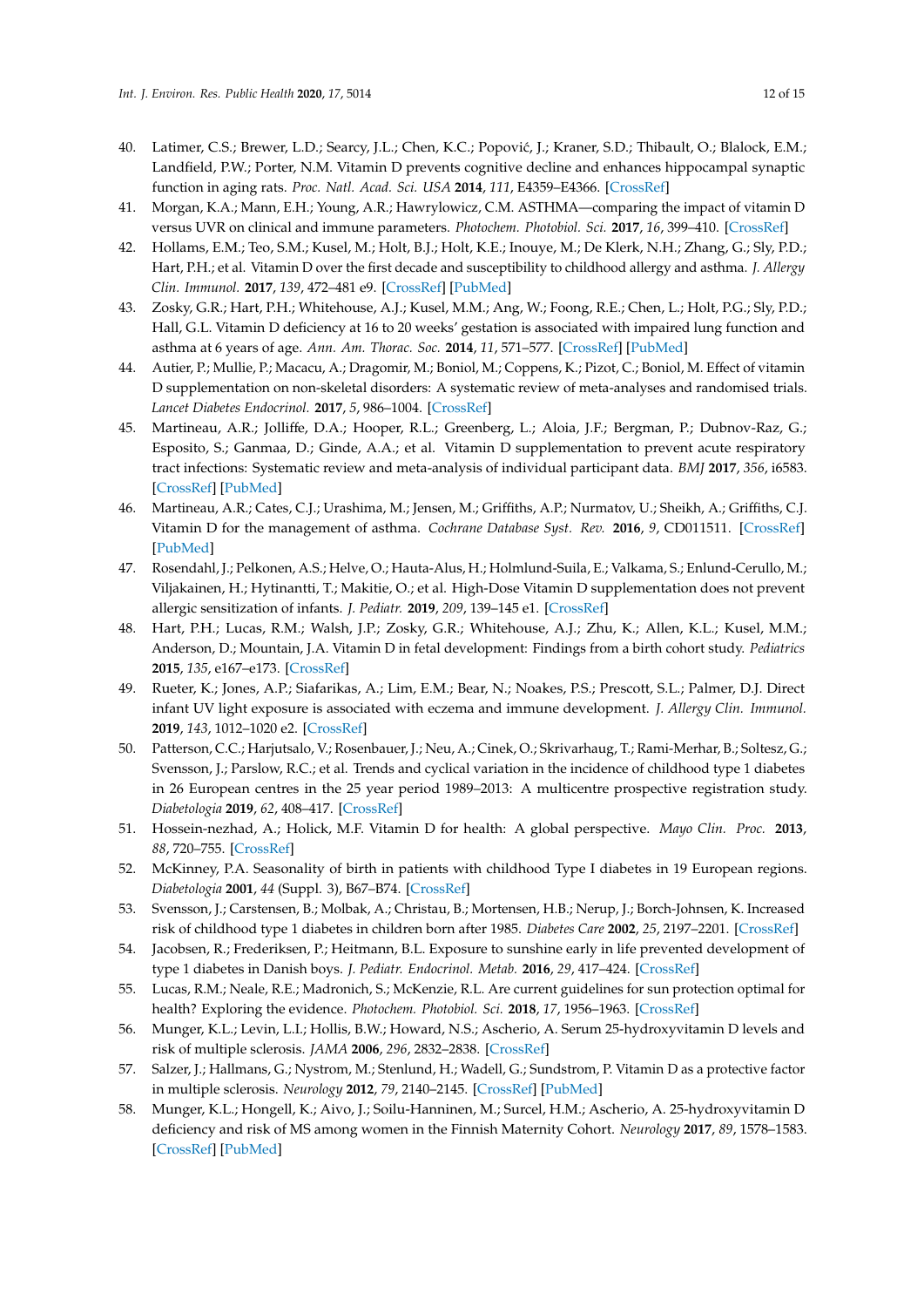- <span id="page-12-0"></span>59. Munger, K.L.; Aivo, J.; Hongell, K.; Soilu-Hanninen, M.; Surcel, H.M.; Ascherio, A. Vitamin D status during pregnancy and risk of multiple sclerosis in offspring of women in the finnish maternity cohort. *JAMA Neurol.* **2016**, *73*, 515–519. [\[CrossRef\]](http://dx.doi.org/10.1001/jamaneurol.2015.4800) [\[PubMed\]](http://www.ncbi.nlm.nih.gov/pubmed/26953778)
- <span id="page-12-1"></span>60. Nielsen, N.M.; Munger, K.L.; Koch-Henriksen, N.; Hougaard, D.M.; Magyari, M.; Jorgensen, K.T.; Lundqvist, M.; Simonsen, J.; Jess, T.; Cohen, A.; et al. Neonatal vitamin D status and risk of multiple sclerosis: A population-based case-control study. *Neurology* **2017**, *88*, 44–51. [\[CrossRef\]](http://dx.doi.org/10.1212/WNL.0000000000003454)
- <span id="page-12-2"></span>61. Ueda, P.; Rafatnia, F.; Baarnhielm, M.; Frobom, R.; Korzunowicz, G.; Lonnerbro, R.; Hedstrom, A.K.; Eyles, D.; Olsson, T.; Alfredsson, L. Neonatal vitamin D status and risk of multiple sclerosis. *Ann. Neurol.* **2014**, *76*, 338–346. [\[CrossRef\]](http://dx.doi.org/10.1002/ana.24210)
- <span id="page-12-3"></span>62. van der Mei, I.A.; Ponsonby, A.L.; Dwyer, T.; Blizzard, L.; Simmons, R.; Taylor, B.V.; Butzkueven, H.; Kilpatrick, T. Past exposure to sun, skin phenotype, and risk of multiple sclerosis: Case-control study. *BMJ* **2003**, *327*, 316. [\[CrossRef\]](http://dx.doi.org/10.1136/bmj.327.7410.316) [\[PubMed\]](http://www.ncbi.nlm.nih.gov/pubmed/12907484)
- <span id="page-12-4"></span>63. Bjornevik, K.; Riise, T.; Casetta, I.; Drulovic, J.; Granieri, E.; Holmoy, T.; Kampman, M.T.; Landtblom, A.M.; Lauer, K.; Lossius, A.; et al. Sun exposure and multiple sclerosis risk in Norway and Italy: The EnvIMS study. *Mult. Scler.* **2014**, *20*, 1042–1049. [\[CrossRef\]](http://dx.doi.org/10.1177/1352458513513968) [\[PubMed\]](http://www.ncbi.nlm.nih.gov/pubmed/24414538)
- <span id="page-12-5"></span>64. Baarnhielm, M.; Hedstrom, A.K.; Kockum, I.; Sundqvist, E.; Gustafsson, S.A.; Hillert, J.; Olsson, T.; Alfredsson, L. Sunlight is associated with decreased multiple sclerosis risk: No interaction with human leukocyte antigen-DRB1\*15. *Eur. J. Neurol.* **2012**, *19*, 955–962. [\[CrossRef\]](http://dx.doi.org/10.1111/j.1468-1331.2011.03650.x) [\[PubMed\]](http://www.ncbi.nlm.nih.gov/pubmed/22289117)
- <span id="page-12-6"></span>65. Tremlett, H.; Zhu, F.; Ascherio, A.; Munger, K.L. Sun exposure over the life course and associations with multiple sclerosis. *Neurology* **2018**, *90*, e1191. [\[CrossRef\]](http://dx.doi.org/10.1212/WNL.0000000000005257)
- <span id="page-12-7"></span>66. Langer-Gould, A.; Lucas, R.; Xiang, A.H.; Chen, L.H.; Wu, J.; Gonzalez, E.; Haraszti, S.; Smith, J.B.; Quach, H.; Barcellos, L.F. MS Sunshine Study: Sun exposure but not vitamin D is associated with multiple sclerosis risk in blacks and hispanics. *Nutrients* **2018**, *10*, 268. [\[CrossRef\]](http://dx.doi.org/10.3390/nu10030268)
- <span id="page-12-8"></span>67. Lucas, R.M.; Ponsonby, A.L.; Dear, K.; Valery, P.C.; Pender, M.P.; Taylor, B.V.; Kilpatrick, T.J.; Dwyer, T.; Coulthard, A.; Chapman, C.; et al. Sun exposure and vitamin D are independent risk factors for CNS demyelination. *Neurology* **2011**, *76*, 540–548. [\[CrossRef\]](http://dx.doi.org/10.1212/WNL.0b013e31820af93d)
- <span id="page-12-9"></span>68. Ascherio, A.; Munger, K.L.; Lunemann, J.D. The initiation and prevention of multiple sclerosis. *Nat. Rev. Neurol.* **2012**, *8*, 602–612. [\[CrossRef\]](http://dx.doi.org/10.1038/nrneurol.2012.198)
- <span id="page-12-11"></span>69. Mokry, L.E.; Ross, S.; Ahmad, O.S.; Forgetta, V.; Smith, G.D.; Goltzman, D.; Leong, A.; Greenwood, C.M.; Thanassoulis, G.; Richards, J.B. Vitamin D and risk of multiple sclerosis: A Mendelian randomization study. *PLoS Med.* **2015**, *12*, e1001866. [\[CrossRef\]](http://dx.doi.org/10.1371/journal.pmed.1001866)
- <span id="page-12-10"></span>70. Rhead, B.; Baarnhielm, M.; Gianfrancesco, M.; Mok, A.; Shao, X.; Quach, H.; Shen, L.; Schaefer, C.; Link, J.; Gyllenberg, A.; et al. Mendelian randomization shows a causal effect of low vitamin D on multiple sclerosis risk. *Neurol. Genet.* **2016**, *2*, e97. [\[CrossRef\]](http://dx.doi.org/10.1212/NXG.0000000000000097)
- <span id="page-12-12"></span>71. McLaughlin, L.; Clarke, L.; Khalilidehkordi, E.; Butzkueven, H.; Taylor, B.; Broadley, S.A. Vitamin D for the treatment of multiple sclerosis: A meta-analysis. *J. Neurol.* **2018**, *265*, 2893–2905. [\[CrossRef\]](http://dx.doi.org/10.1007/s00415-018-9074-6)
- <span id="page-12-13"></span>72. Hart, P.H.; Jones, A.P.; Trend, S.; Cha, L.; Fabis-Pedrini, M.J.; Cooper, M.N.; d'Este, C.; Geldenhuys, S.; Carroll, W.M.; Byrne, S.N.; et al. A randomised, controlled clinical trial of narrowband UVB phototherapy for clinically isolated syndrome: The PhoCIS study. *Mult. Scler. J. Exp. Transl. Clin.* **2018**, *4*, 2055217318773112. [\[CrossRef\]](http://dx.doi.org/10.1177/2055217318773112) [\[PubMed\]](http://www.ncbi.nlm.nih.gov/pubmed/29780610)
- <span id="page-12-14"></span>73. Cao, K.; Wan, Y.; Yusufu, M.; Wang, N. Significance of outdoor time for myopia prevention: A systematic review and meta-analysis based on randomized controlled trials. *Ophthalmic Res.* **2020**, *63*, 97–105. [\[CrossRef\]](http://dx.doi.org/10.1159/000501937) [\[PubMed\]](http://www.ncbi.nlm.nih.gov/pubmed/31430758)
- <span id="page-12-15"></span>74. Williams, K.M.; Bentham, G.C.; Young, I.S.; McGinty, A.; McKay, G.J.; Hogg, R.; Hammond, C.J.; Chakravarthy, U.; Rahu, M.; Seland, J.; et al. Association between myopia, ultraviolet B radiation exposure, serum vitamin D concentrations, and genetic polymorphisms in vitamin D metabolic pathways in a multicountry European study. *JAMA Ophthalmol.* **2017**, *135*, 47–53. [\[CrossRef\]](http://dx.doi.org/10.1001/jamaophthalmol.2016.4752) [\[PubMed\]](http://www.ncbi.nlm.nih.gov/pubmed/27918775)
- <span id="page-12-16"></span>75. He, M.; Xiang, F.; Zeng, Y.; Mai, J.; Chen, Q.; Zhang, J.; Smith, W.; Rose, K.; Morgan, I.G. Effect of time spent outdoors at school on the development of myopia among children in China: A randomized clinical rrial. *JAMA* **2015**, *314*, 1142–1148. [\[CrossRef\]](http://dx.doi.org/10.1001/jama.2015.10803)
- <span id="page-12-17"></span>76. French, A.N.; Ashby, R.S.; Morgan, I.G.; Rose, K.A. Time outdoors and the prevention of myopia. *Exp. Eye Res.* **2013**, *114*, 58–68. [\[CrossRef\]](http://dx.doi.org/10.1016/j.exer.2013.04.018)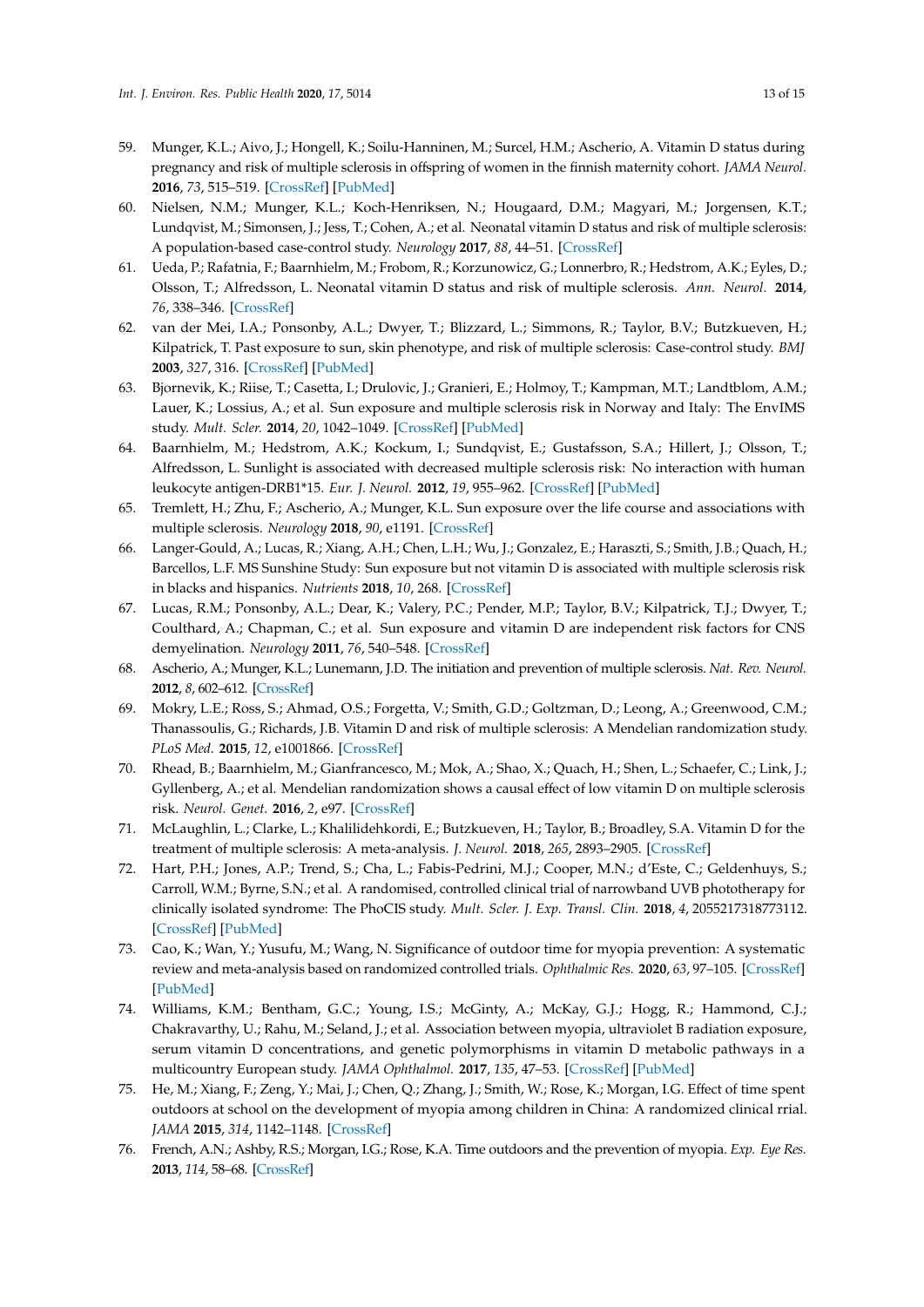- <span id="page-13-0"></span>77. *IARC Radiation: A Review of Human Carcinogenesis*; International Agency for Research on Cancer: Lyon, France, 2012; Volume 100D.
- <span id="page-13-1"></span>78. Dennis, L.K.; Vanbeek, M.J.; Beane Freeman, L.E.; Smith, B.J.; Dawson, D.V.; Coughlin, J.A. Sunburns and risk of cutaneous melanoma: Does age matter? A comprehensive meta-analysis. *Ann. Epidemiol.* **2008**, *18*, 614–627. [\[CrossRef\]](http://dx.doi.org/10.1016/j.annepidem.2008.04.006)
- <span id="page-13-2"></span>79. Caini, S.; Gandini, S.; Sera, F.; Raimondi, S.; Fargnoli, M.C.; Boniol, M.; Armstrong, B.K. Meta-analysis of risk factors for cutaneous melanoma according to anatomical site and clinico-pathological variant. *Eur. J. Cancer* **2009**, *45*, 3054–3063. [\[CrossRef\]](http://dx.doi.org/10.1016/j.ejca.2009.05.009)
- <span id="page-13-3"></span>80. Gandini, S.; Sera, F.; Cattaruzza, M.S.; Pasquini, P.; Picconi, O.; Boyle, P.; Melchi, C.F. Meta-analysis of risk factors for cutaneous melanoma: II. Sun exposure. *Eur. J. Cancer* **2005**, *41*, 45–60. [\[CrossRef\]](http://dx.doi.org/10.1016/j.ejca.2004.10.016)
- <span id="page-13-4"></span>81. Vuong, K.; McGeechan, K.; Armstrong, B.K.; Investigators, A.; Investigators, G.E.M.; Cust, A.E. Occupational sun exposure and risk of melanoma according to anatomical site. *Int. J. Cancer* **2014**, *134*, 2735–2741. [\[CrossRef\]](http://dx.doi.org/10.1002/ijc.28603)
- <span id="page-13-5"></span>82. Armstrong, B.K.; Kricker, A. The epidemiology of UV induced skin cancer. *J. Photochem. Photobiol. B* **2001**, *63*, 8–18. [\[CrossRef\]](http://dx.doi.org/10.1016/S1011-1344(01)00198-1)
- <span id="page-13-6"></span>83. Kvaskoff, M.; Siskind, V.; Green, A.C. Risk factors for lentigo maligna melanoma compared with superficial spreading melanoma: A case-control study in Australia. *Arch. Dermatol.* **2012**, *148*, 164–170. [\[CrossRef\]](http://dx.doi.org/10.1001/archdermatol.2011.291) [\[PubMed\]](http://www.ncbi.nlm.nih.gov/pubmed/22004881)
- <span id="page-13-7"></span>84. Whiteman, D.C.; Stickley, M.; Watt, P.; Hughes, M.C.; Davis, M.B.; Green, A.C. Anatomic site, sun exposure, and risk of cutaneous melanoma. *J. Clin. Oncol.* **2006**, *24*, 3172–3177. [\[CrossRef\]](http://dx.doi.org/10.1200/JCO.2006.06.1325) [\[PubMed\]](http://www.ncbi.nlm.nih.gov/pubmed/16809740)
- <span id="page-13-8"></span>85. Cichorek, M.; Wachulska, M.; Stasiewicz, A.; Tyminska, A. Skin melanocytes: Biology and development. *Postepy Dermatol. Alergol.* **2013**, *30*, 30–41. [\[CrossRef\]](http://dx.doi.org/10.5114/pdia.2013.33376) [\[PubMed\]](http://www.ncbi.nlm.nih.gov/pubmed/24278043)
- 86. Kovacs, D.; Abdel-Raouf, H.; Al-Khayyat, M.; Abdel-Azeem, E.; Hanna, M.R.; Cota, C.; Picardo, M.; Anbar, T.S. Vitiligo: Characterization of melanocytes in repigmented skin after punch grafting. *J. Eur. Acad. Dermatol. Venereol.* **2015**, *29*, 581–590. [\[CrossRef\]](http://dx.doi.org/10.1111/jdv.12647)
- <span id="page-13-9"></span>87. Yamada, T.; Hasegawa, S.; Inoue, Y.; Date, Y.; Arima, M.; Yagami, A.; Iwata, Y.; Abe, M.; Takahashi, M.; Yamamoto, N.; et al. Comprehensive analysis of melanogenesis and proliferation potential of melanocyte lineage in solar lentigines. *J. Dermatol. Sci.* **2014**, *73*, 251–257. [\[CrossRef\]](http://dx.doi.org/10.1016/j.jdermsci.2013.11.005)
- <span id="page-13-10"></span>88. van Schanke, A.; Jongsma, M.J.; Bisschop, R.; van Venrooij, G.M.; Rebel, H.; de Gruijl, F.R. Single UVB overexposure stimulates melanocyte proliferation in murine skin, in contrast to fractionated or UVA-1 exposure. *J. Investig. Dermatol.* **2005**, *124*, 241–247. [\[CrossRef\]](http://dx.doi.org/10.1111/j.0022-202X.2004.23551.x)
- <span id="page-13-11"></span>89. Moon, H.; Donahue, L.R.; Choi, E.; Scumpia, P.O.; Lowry, W.E.; Grenier, J.K.; Zhu, J.; White, A.C. Melanocyte stem cell cctivation and translocation initiate cutaneous melanoma in response to UV exposure. *Cell Stem Cell* **2017**, *21*, 665–678 e6. [\[CrossRef\]](http://dx.doi.org/10.1016/j.stem.2017.09.001)
- <span id="page-13-12"></span>90. de Vries, E.; Trakatelli, M.; Kalabalikis, D.; Ferrandiz, L.; Ruiz-de-Casas, A.; Moreno-Ramirez, D.; Sotiriadis, D.; Ioannides, D.; Aquilina, S.; Apap, C.; et al. Known and potential new risk factors for skin cancer in European populations: A multicentre case-control study. *Br. J. Dermatol.* **2012**, *167* (Suppl. 2), 1–13. [\[CrossRef\]](http://dx.doi.org/10.1111/j.1365-2133.2012.11081.x)
- <span id="page-13-13"></span>91. Rosso, S.; Joris, F.; Zanetti, R. Risk of basal and squamous cell carcinomas of the skin in Sion, Switzerland: A case-control study. *Tumori* **1999**, *85*, 435–442. [\[CrossRef\]](http://dx.doi.org/10.1177/030089169908500603)
- <span id="page-13-14"></span>92. Rosso, S.; Zanetti, R.; Martinez, C.; Tormo, M.J.; Schraub, S.; Sancho-Garnier, H.; Franceschi, S.; Gafa, L.; Perea, E.; Navarro, C.; et al. The multicentre south European study 'Helios'. II: Different sun exposure patterns in the aetiology of basal cell and squamous cell carcinomas of the skin. *Br. J. Cancer* **1996**, *73*, 1447–1454. [\[CrossRef\]](http://dx.doi.org/10.1038/bjc.1996.275)
- <span id="page-13-15"></span>93. Kennedy, C.; Bajdik, C.D.; Willemze, R.; De Gruijl, F.R.; Bouwes Bavinck, J.N.; Leiden Skin Cancer, S. The influence of painful sunburns and lifetime sun exposure on the risk of actinic keratoses, seborrheic warts, melanocytic nevi, atypical nevi, and skin cancer. *J. Investig. Dermatol.* **2003**, *120*, 1087–1093. [\[CrossRef\]](http://dx.doi.org/10.1046/j.1523-1747.2003.12246.x)
- <span id="page-13-16"></span>94. Petersen, B.; Thieden, E.; Philipsen, P.A.; Heydenreich, J.; Young, A.R.; Wulf, H.C. A sun holiday is a sunburn holiday. *Photodermatol. Photoimmunol. Photomed.* **2013**, *29*, 221–224. [\[CrossRef\]](http://dx.doi.org/10.1111/phpp.12048) [\[PubMed\]](http://www.ncbi.nlm.nih.gov/pubmed/23815357)
- <span id="page-13-17"></span>95. Ghiasvand, R.; Weiderpass, E.; Green, A.C.; Lund, E.; Veierod, M.B. Sunscreen use and subsequent melanoma risk: A population-based cohort study. *J. Clin. Oncol.* **2016**, *34*, 3976–3983. [\[CrossRef\]](http://dx.doi.org/10.1200/JCO.2016.67.5934) [\[PubMed\]](http://www.ncbi.nlm.nih.gov/pubmed/27621396)
- 96. Green, A.C.; Williams, G.M.; Logan, V.; Strutton, G.M. Reduced melanoma after regular sunscreen use: Randomized trial follow-up. *J. Clin. Oncol.* **2011**, *29*, 257–263. [\[CrossRef\]](http://dx.doi.org/10.1200/JCO.2010.28.7078) [\[PubMed\]](http://www.ncbi.nlm.nih.gov/pubmed/21135266)